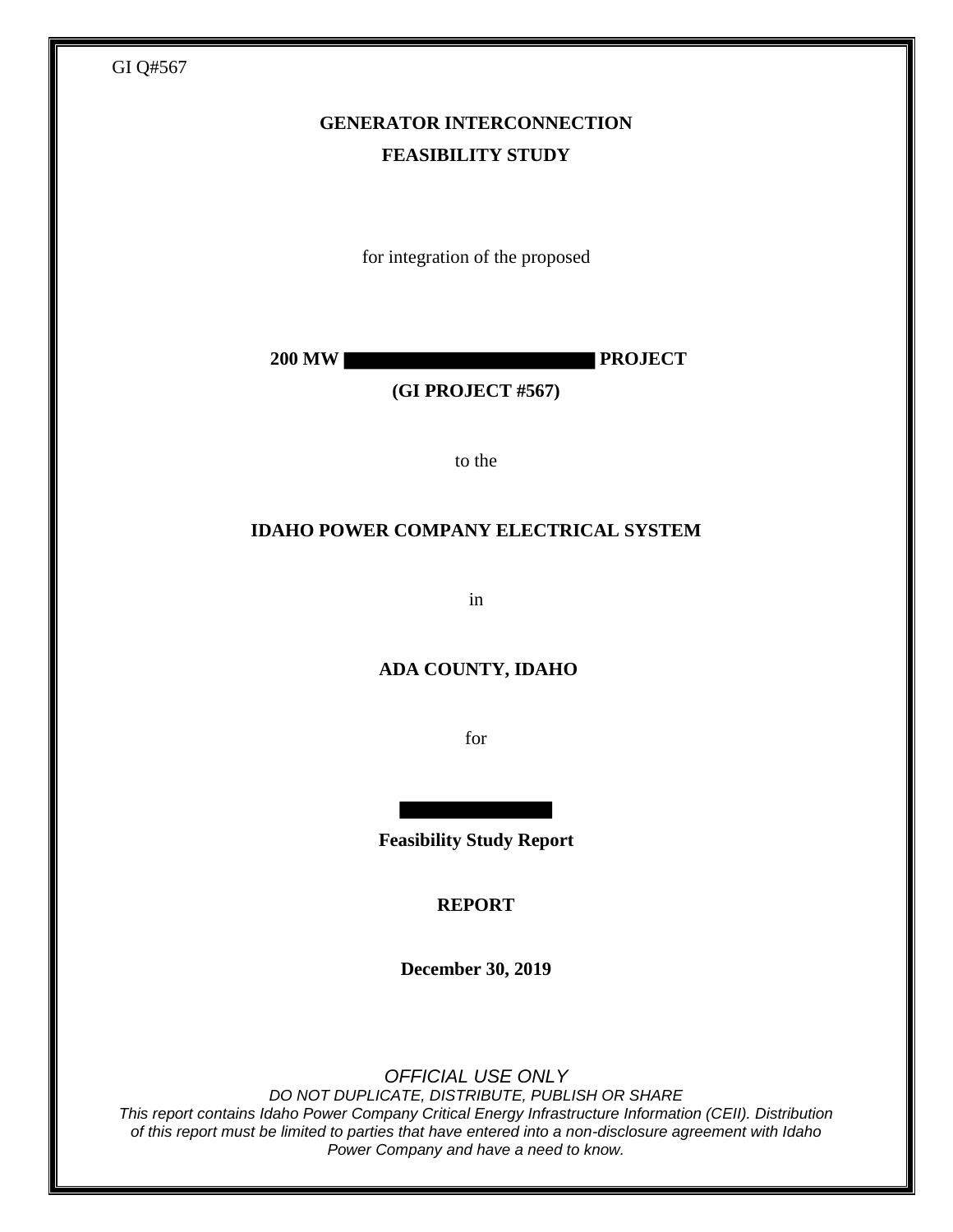GI Q#567

# **Revision History**

| Date       | <b>Revision</b> | <b>Initials</b> | <b>Summary of Changes</b>                                                |
|------------|-----------------|-----------------|--------------------------------------------------------------------------|
| 12/12/2019 | $\Omega$        |                 | FeSR GI #567 – Issued for Interconnection Customer<br>review and comment |
| 12.22.2919 | <b>FINAL</b>    | <b>OAC</b>      | Some edits, table updates and re-structuring.                            |
| 12.30.2019 | FINAL           | <b>MMP</b>      | Some minor edits                                                         |

*OFFICIAL USE ONLY*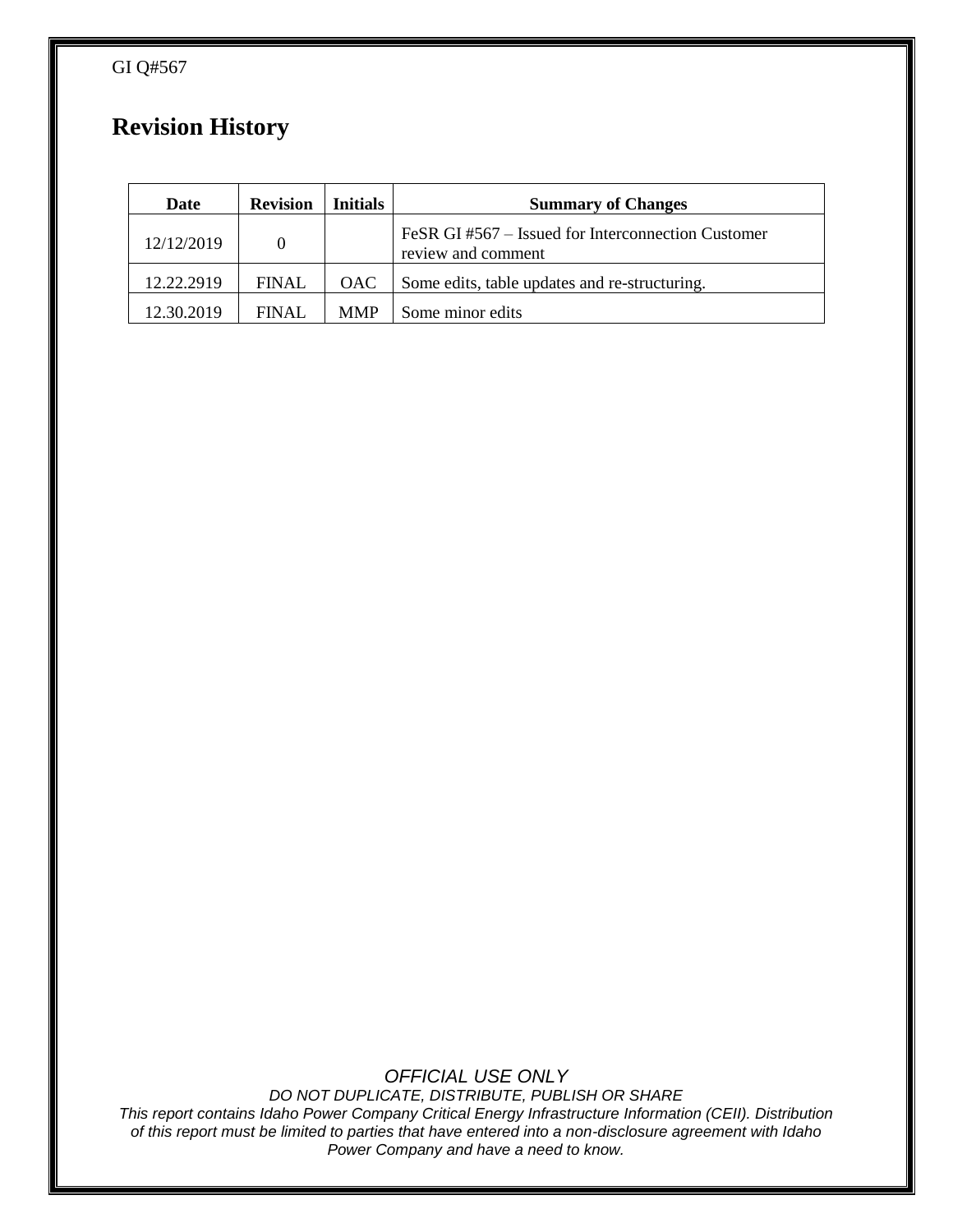# **Table of Contents**

| 1.0         |  |
|-------------|--|
| 2.0         |  |
| 3.0         |  |
| 4.0         |  |
| 5.0         |  |
| 6.0         |  |
| 7.0         |  |
| 8.0         |  |
| 9.0         |  |
| 10.0        |  |
|             |  |
| <b>11.0</b> |  |
| 11.1        |  |
| 11.2        |  |
| <b>12.0</b> |  |
| 13.0        |  |
|             |  |
| $A-1.0$     |  |
| $A-2.0$     |  |

## *OFFICIAL USE ONLY*

*DO NOT DUPLICATE, DISTRIBUTE, PUBLISH OR SHARE*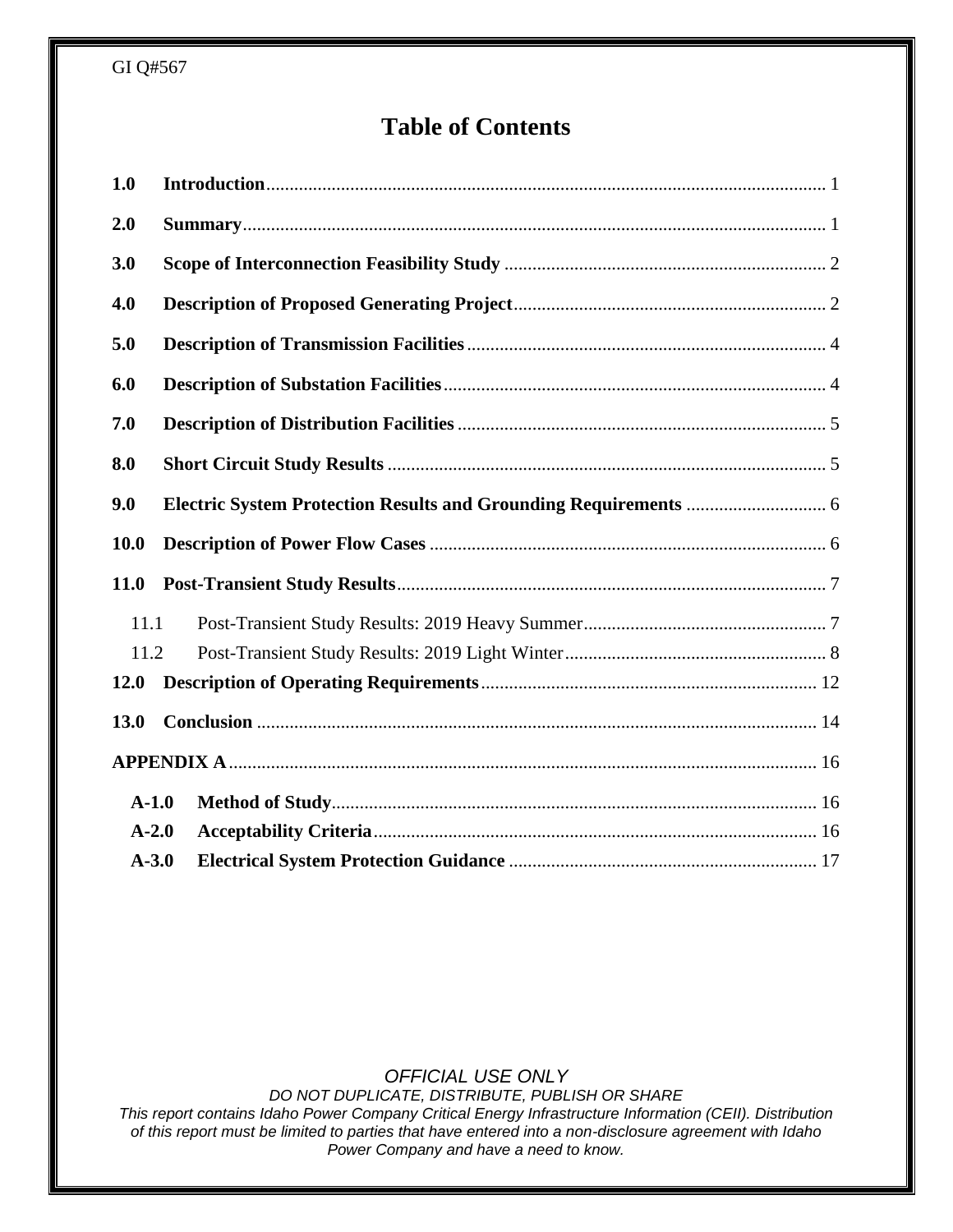#### **1.0 Introduction**

.

has contracted with Idaho Power Company (IPCo) to perform a Generator Interconnection Feasibility Study for the integration of the proposed 200 MW Project (GI Project #567). The location of the project is in Ada County, Idaho.

The specific point of interconnection studied is a 230-kV line tap connection southeast of Boise to the existing IPCo owned Danskin-Hubbard 230 kV line

This report documents the basis for and the results of this Feasibility Study for the Generation Interconnection Customer. It describes the proposed project, the determination of project interconnection feasibility and estimated costs for integration of the Project to the Idaho Power Transmission System at 230 kV.

#### **2.0 Summary**

The feasibility of interconnecting the 200 MW solar generation project to Idaho Power's Danskin-Hubbard 230 kV line was evaluated.

Power flow analysis indicated that interconnecting the Project (GI#567) is feasible. Identification of transmission system network upgrades for Network Transmission Service for the 200 MW Project on the IPCo Transmission System was not evaluated in this Feasibility Study.

The integration of the project did not result in voltage violations or thermal violations that cannot be mitigated. Further details are provided the *Post-Transient Study Results* section. The reactive reserve study indicated that shunt capacitor banks are needed to meet the lagging power factor requirements. Further details are provided the *Description of Operating Requirements – Reactive Reserve Results* section.

GI Project #567 will be required to control voltage in accordance with a voltage schedule as provided by Idaho Power Grid Operations. Therefore, GI Project #567 will be required to install a plant controller for managing the real and reactive power output of the 200 MW inverter array at the project POI. And, the installation of a phasor measurement unit device (PMU) at the POI and maintenance costs associated with communication circuits needed to stream PMU data will also be required to be provided in order to interconnect GI Project #567.

A Transmission System Impact Study is required to determine if any additional network upgrades are required to integrate this project into the IPCo transmission system and to evaluate system impacts (thermal, voltage, transient stability, reactive margin). Generator interconnection service (either as an Energy Resource or a Network Resource) does not in any way convey any right to deliver electricity to any specific customer or point of delivery. Transmission Network

#### *OFFICIAL USE ONLY*

*DO NOT DUPLICATE, DISTRIBUTE, PUBLISH OR SHARE*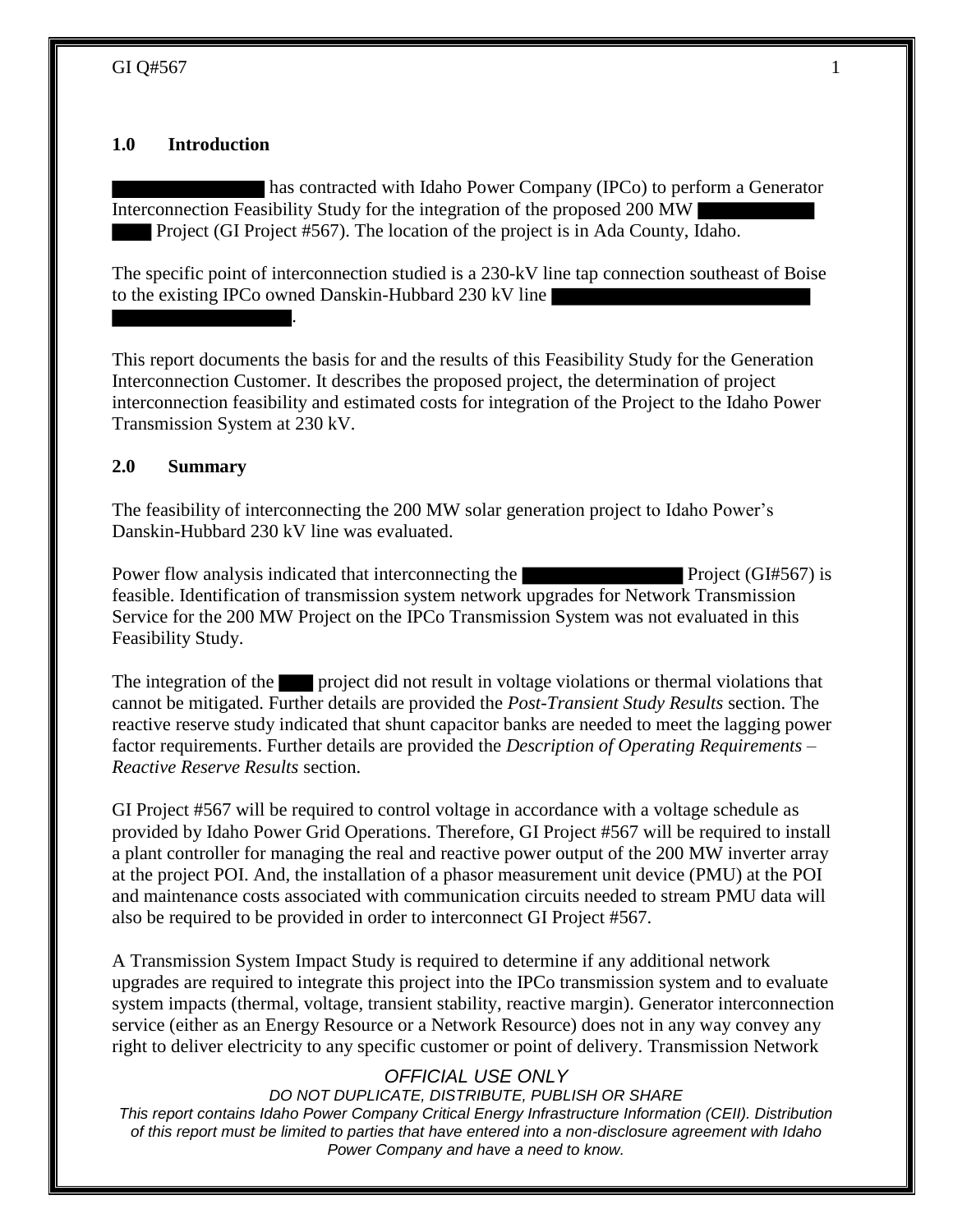Upgrade requirements to integrate this project will be determined during the System Impact Study phase of the generator interconnection process.

The total preliminary cost estimate to interconnect the Project at 230 kV to the Danskin-Hubbard 230 kV line is \$4,750,625. The cost estimate includes a 230-kV transmission line tap and structure, three 230 kV sectionalizing air-break switches/structures at the tap location, a 230-kV interconnection substation with a breaker and isolating switches, and protection/control/communication equipment costs.

The cost estimate includes direct equipment and installation labor costs, indirect labor costs and general overheads, and a contingency allowance. These are cost estimates only and final charges to the customer will be based on the actual construction costs incurred. It should be noted that the preliminary cost estimate of \$4,750,625 does not include the cost of the customer's owned equipment to construct the solar generation site.

#### **3.0 Scope of Interconnection Feasibility Study**

The Interconnection Feasibility Study was done and prepared in accordance with Idaho Power Company Standard Generator Interconnection Procedures, to provide a preliminary evaluation of the feasibility of the interconnection of the proposed generating project to the Idaho Power system. As listed in the Interconnection Feasibility Study agreement, the Interconnection Feasibility Study report provides the following information:

- preliminary identification of any circuit breaker short circuit capability limits exceeded as a result of the interconnection;
- preliminary identification of any thermal overload or voltage limit violations resulting from the interconnection; and
- preliminary description and non-binding estimated cost of facilities required to interconnect the Large Generating Facility to the IPCo System and to address the identified short circuit and power flow issues.

All other proposed Generation projects prior to this project in the Generator Interconnect queue were considered in this study**.** A current list of these projects can be found in the Generation Interconnection folder located on the Idaho Power web site at the link shown below:

## **http://www.oatioasis.com/ipco/index.html.**

#### **4.0 Description of Proposed Generating Project**

GI Project #567 , proposes to connect to the Idaho Power transmission system at 230 kV with a total injection of 200 MW (maximum project output) using

## *OFFICIAL USE ONLY*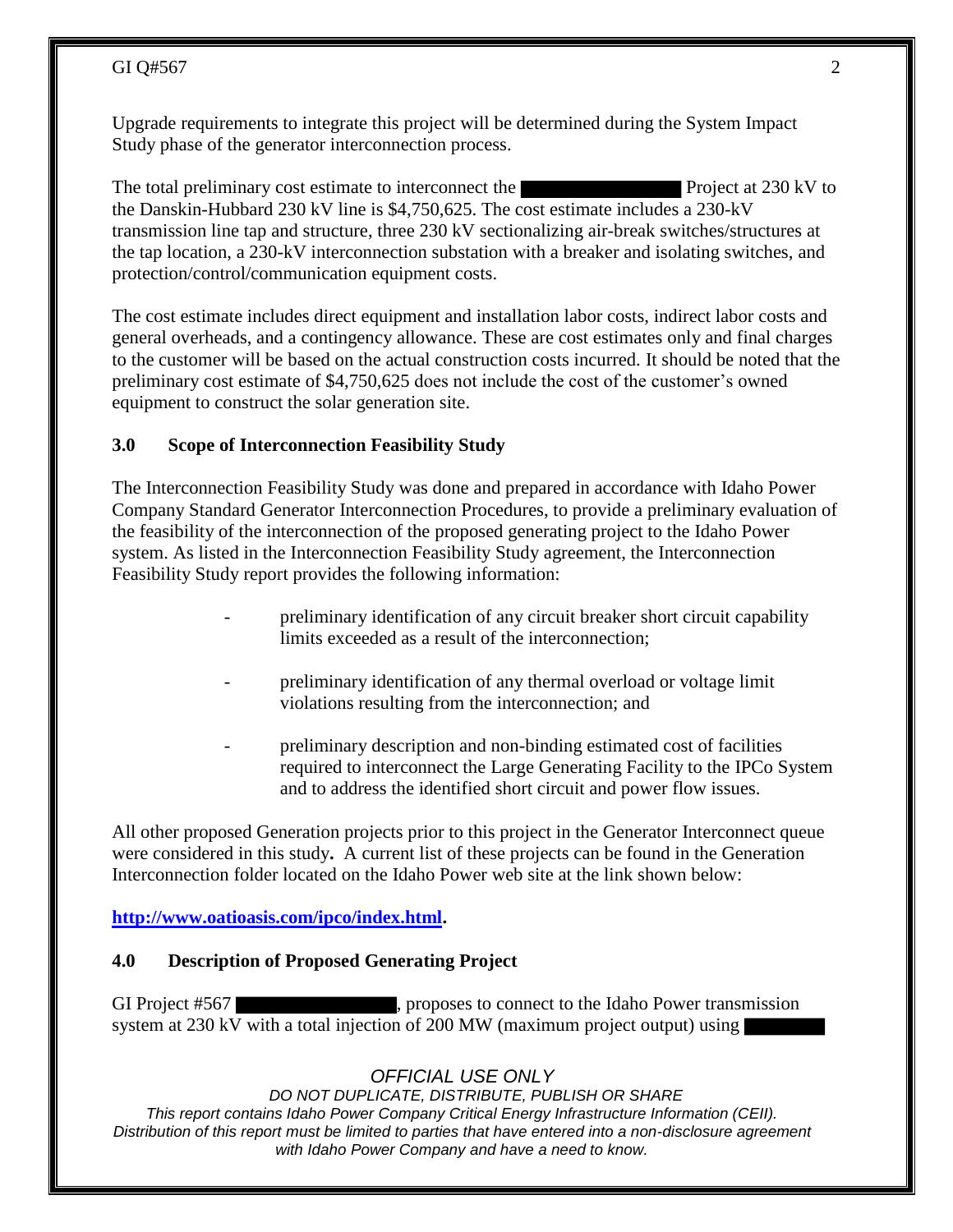inverters. The proposed transmission interconnection is a 230-kV line tap connection to IPCO's Danskin-Hubbard 230 kV line.

This project's projected in-service date is

*OFFICIAL USE ONLY*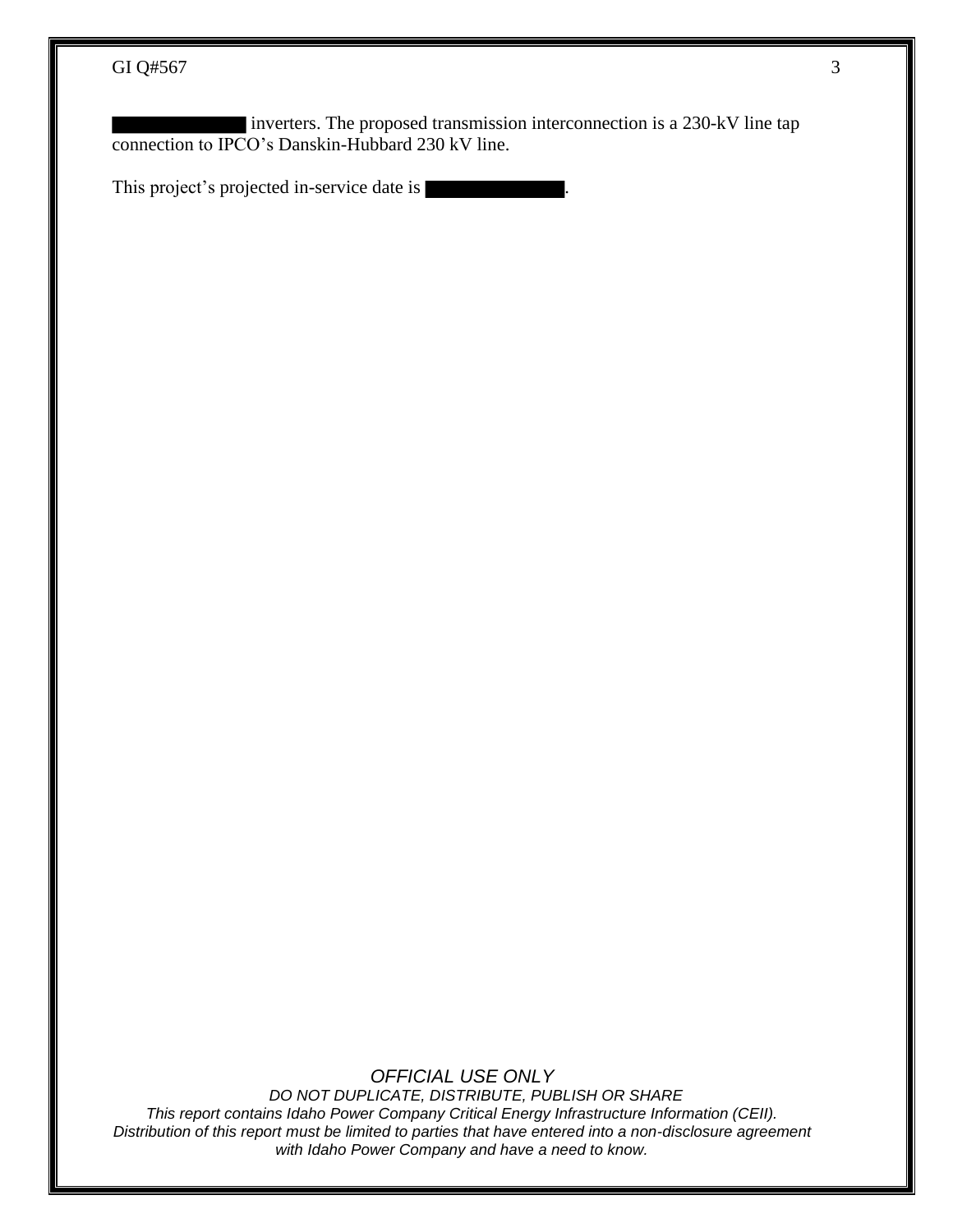## **5.0 Description of Transmission Facilities**

The Interconnection to the Danskin-Hubbard 230 kV line was identified as the most promising option in this feasibility study. All generation projects in the area ahead of this project in the IPCo generation queue and their associated transmission system improvements were modeled in a preliminary power flow analysis to evaluate the feasibility of interconnecting GI Project #567.

Preliminary power flow analysis indicated that interconnection of a 200 MW injection at the POI considered in this study is feasible; a transmission system impact study will be required to determine the specific network upgrades required to integrate the full project output of 200 MW.

## **6.0 Description of Substation Facilities**

Integration of Project #567 will require a 230 kV tap connection to the Danskin-Hubbard 230 kV line; requiring the construction of a new 230 kV dead-end structure and interconnection substation consisting of a single 230 kV circuit breaker, isolating air break switches, protection, control, metering, PMU, SCADA, 120V DC station battery, and communication equipment including a 48V DC battery. The tap connection requires a three in-line air break switches at the IPCO Owned 230kV line tap and 0.76 mile 230kV single-circuit line from the tap point to the project site.

The actual station layout and detailed equipment requirements will be determined in the Facility Study should the interconnection customer choose to move to that study phase of the interconnection process. The preliminary estimated cost to interconnect the Large Generating Facility (GI Project #567) to the IPCo System is \$4,750,625.

This price does not include costs for control building, or distribution local service, additional reactive compensation equipment, land purchase, assess road construction, ROW or permitting costs.

Cost estimates include direct equipment and installation labor costs, indirect labor costs and general overheads, and a contingency allowance. These are preliminary cost estimates only and final charges to the customer will be based on the actual construction costs incurred.

A conceptual single line diagram showing the interconnection option evaluated in this feasibility study is shown in Figure 1.

## *OFFICIAL USE ONLY*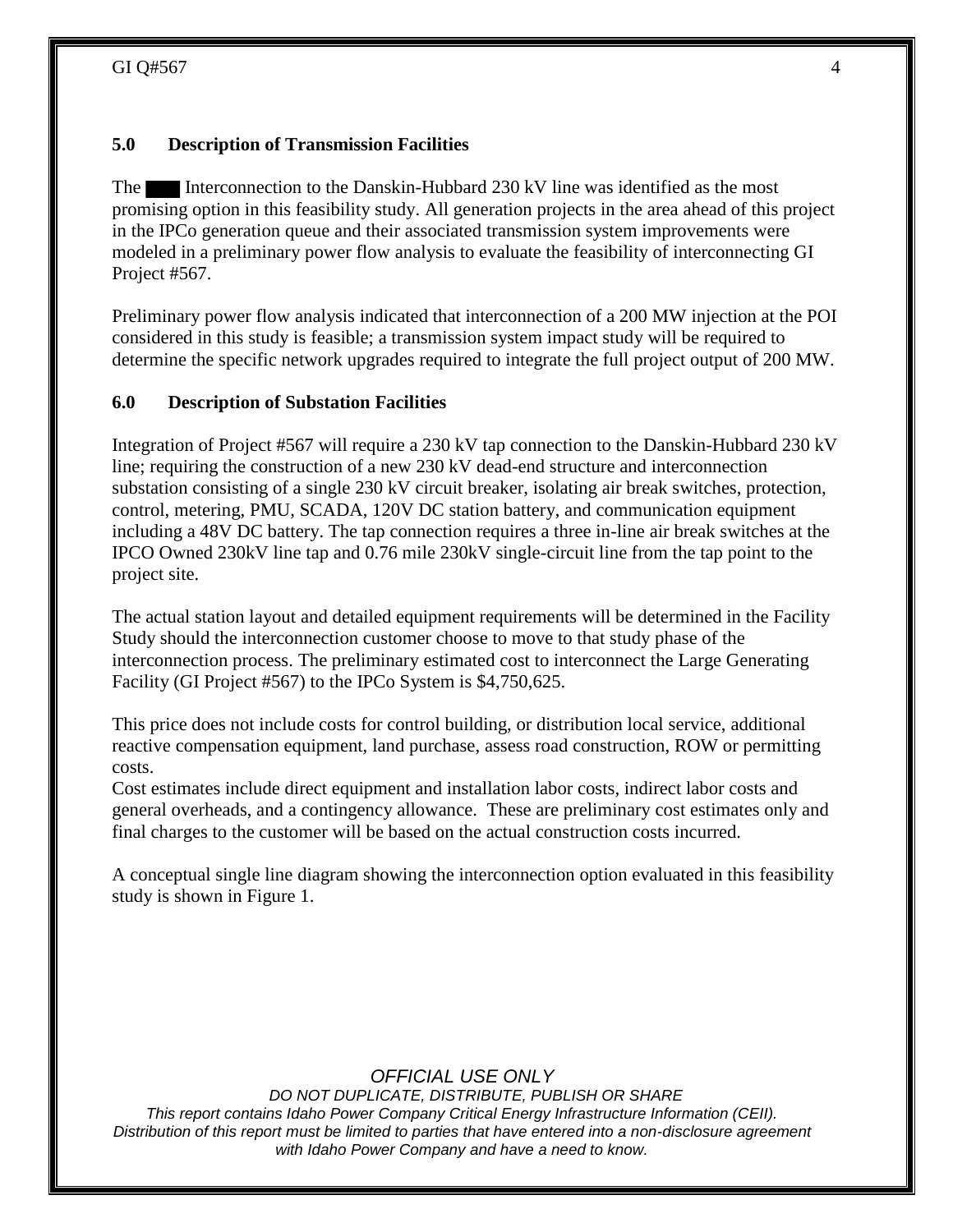

Figure 1: Conceptual Interconnection Single Line Diagram

## **7.0 Description of Distribution Facilities**

No distribution facilities are directly impacted by this project.

## **8.0 Short Circuit Study Results**

Studies indicate that there is adequate load and short circuit interrupting capability on the existing 230 kV breakers to serve this project. GI Project  $#567$  short circuit study results:

|                   |         | <b>Terminal A = DANSKIN 230 kV</b> |         |  |  |  |  |  |  |
|-------------------|---------|------------------------------------|---------|--|--|--|--|--|--|
|                   | SLG(A)  | $L-L(A)$                           | 3PH(A)  |  |  |  |  |  |  |
| Existing w/ Queue | 18230.2 | 17005.6                            | 20004.1 |  |  |  |  |  |  |
| With GI Q#567     | 18292.7 | 17027.5                            | 20044.6 |  |  |  |  |  |  |

|                   |         | <b>Terminal B = HUBBARD 230 kV</b> |         |
|-------------------|---------|------------------------------------|---------|
|                   | SLG(A)  | $L-L(A)$                           | 3PH(A)  |
| Existing w/ Queue | 23821.7 | 22328.3                            | 26111.4 |

#### *OFFICIAL USE ONLY*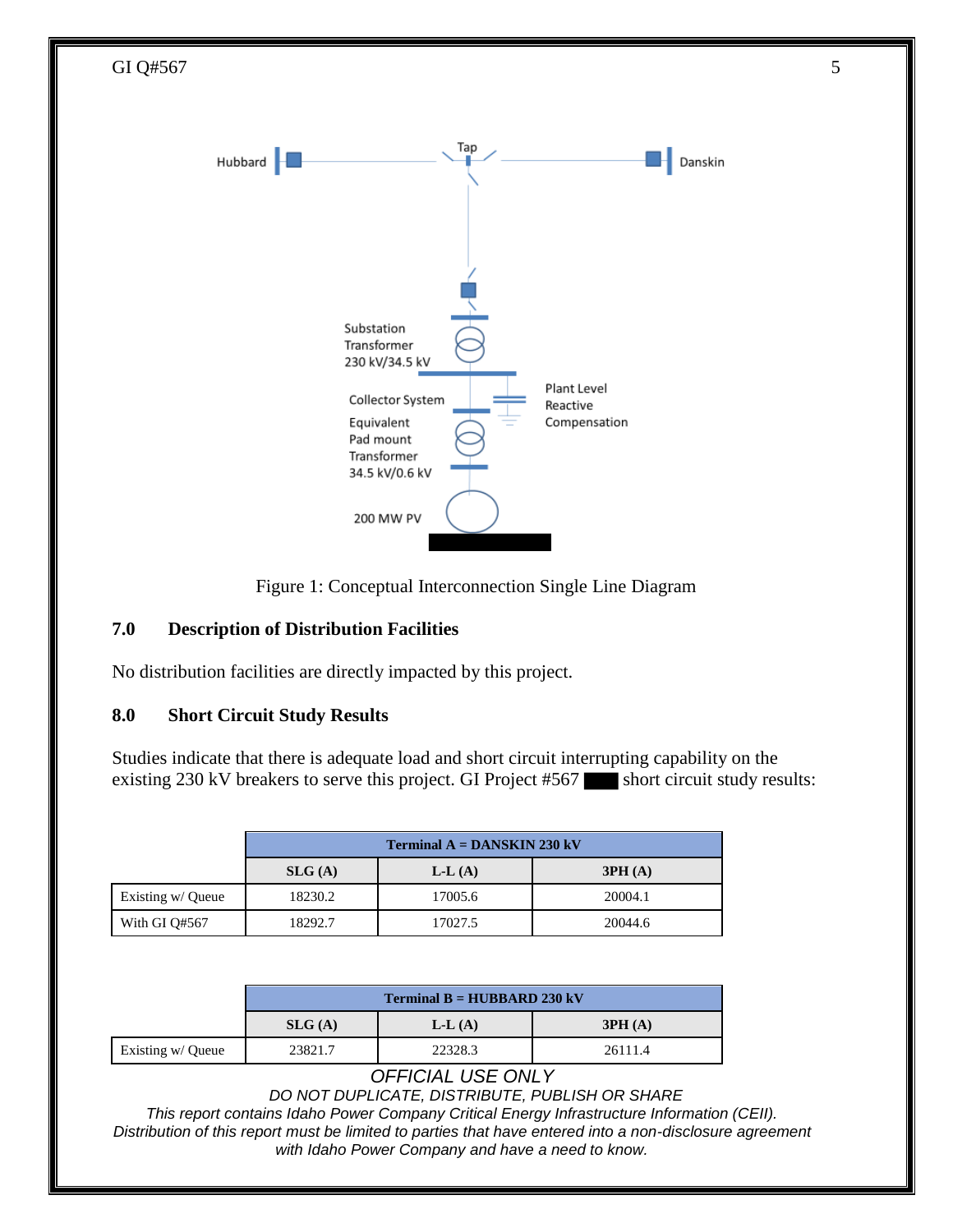| GI Q#567          |         |                        |         |  |
|-------------------|---------|------------------------|---------|--|
| With GI Q#567     | 24811.6 | 22414.0                | 25923.2 |  |
|                   |         |                        |         |  |
|                   |         |                        |         |  |
|                   |         | At the POI (230kV tap) |         |  |
|                   | SLG(A)  | $L-L(A)$               | 3PH(A)  |  |
| Existing w/ Queue | 13495.6 | 15109.0                | 17764.7 |  |

## **9.0 Electric System Protection Results and Grounding Requirements**

The proposed 230/34.5 kV Wye-Grounded Wye-Grounded with Delta Tertiary station transformer should provide an adequate ground source for transmission line protection/relaying. The Danskin-Hubbard 230 kV line protection utilizes a permissive and a line differential protection schemes integrated with our existing digital communication infrastructure. Digital communication infrastructure will be required for the new 230 kV line terminal. The Danskin-Hubbard 230 kV line has an existing optical ground wire (OPWG) digital communication circuits. The station/transmission line cost estimates include the associated equipment and costs to bring this OPWG in to the new station.

Grounding requirements and acceptability criteria are found in Appendix A.

## **10.0 Description of Power Flow Cases**

The WECC 2019 Heavy Summer operating case, approved by WECC on June 29, 2019, was chosen as the initial power flow basecase for this feasibility study. First, the power flow basecase was modified to represent a heavy summer (HS) operating case. Next, the basecase was modified to represent transfers across the Idaho transmission system during heavy load conditions. Last, the basecase was modified to include network upgrades assigned to projects ahead of GI#567 in the generation interconnection queue.

The second case used for the study is WECC 2019 Light Winter operating case, approved by WECC on March  $27<sup>th</sup> 2018$ , was chosen as an additional power flow basecase for this feasibility study to represent a light winter (LW) condition with east to west transfers across the Idaho transmission system which generally occur in the winter. Last, the basecase was modified to include network upgrades assigned to projects ahead of GI#567 in the generation interconnection queue.

The above cases were updated to include the following planned transmission upgrades/additions:

- Cloverdale 230/138 kV Transformer
- In/out at Cloverdale 230kV on the Boisebench Locust 230kV line
- Cloverdale Hubbard 230kV line.

# *OFFICIAL USE ONLY*

*DO NOT DUPLICATE, DISTRIBUTE, PUBLISH OR SHARE*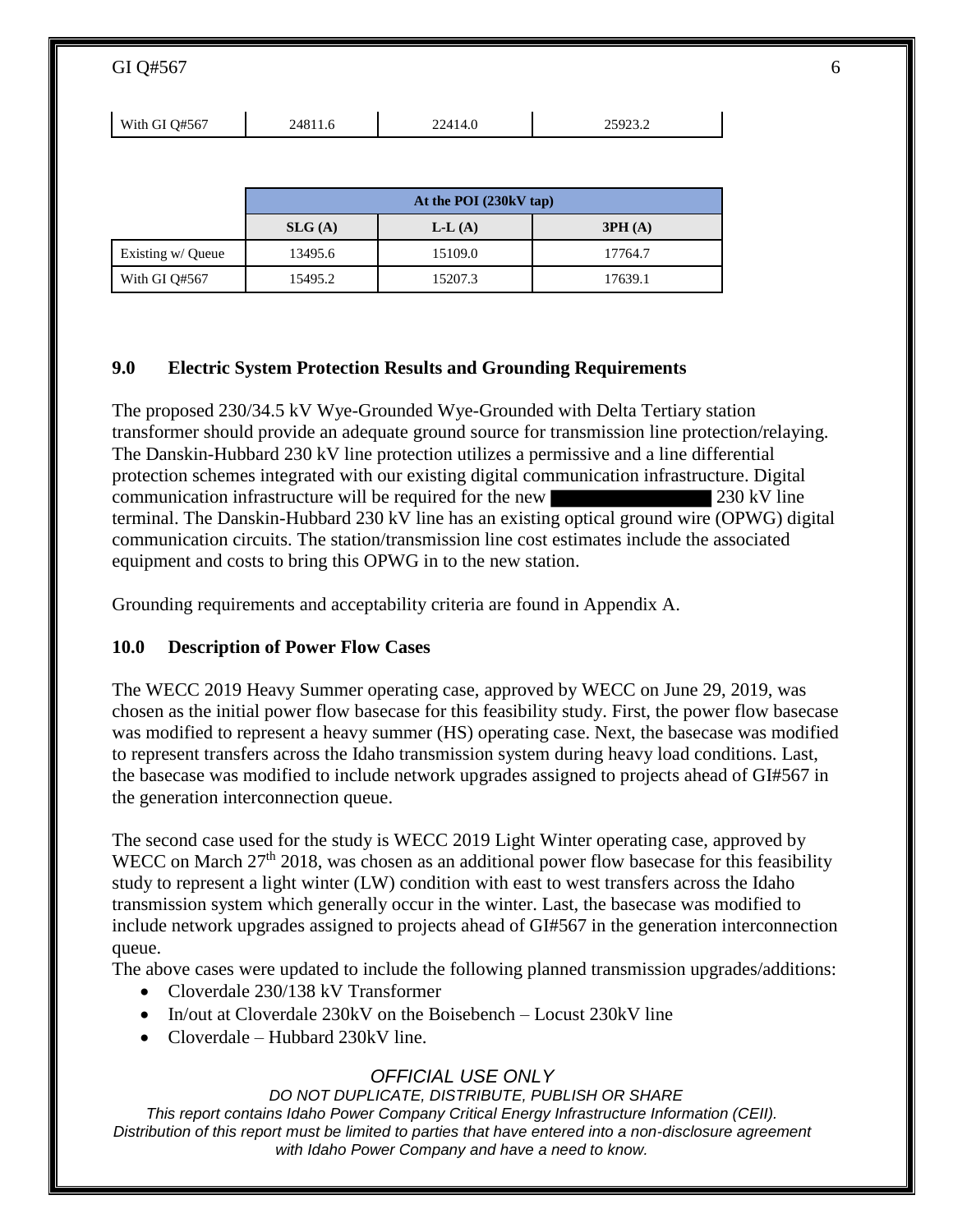## **11.0 Post-Transient Study Results**

A post-transient analysis was performed on the summer heavy load and winter light load cases (pre and post project) to identify if any thermal overload or voltage limit violations result from the interconnection of the 200 MW maximum project output.

## **11.1 Post-Transient Study Results: 2019 Heavy Summer**

Below is a table of N-0 bus and branch violations present as a result of the 200 MW project integration (violations not found in the pre-project N-0 analysis, but found in the post project N-0 analysis) from the **2019 heavy summer case**.

| <b>Violating Element</b> | Value | Limit | % of<br>Rating | Category |
|--------------------------|-------|-------|----------------|----------|
| No violating elements    |       |       |                |          |
|                          |       |       |                |          |

No violating elements were found in the  $(N-0)$  pre-contingency case due to the project integration.

Sixty-seven (67) credible N-1, N-2 branch and substation contingencies were studied for the 2019 Heavy Summer case. Below is a table of the branch and bus violations present because of the 200 MW project integration (violations not found in the pre-project N-X\* analysis, but found in the post project N-X\* analysis) from the **2019 heavy load summer case**.

| <b>CTG</b>          | <b>Violating Element</b> | Pre-Ctg      | Value  | Limit | % of   | Category              |
|---------------------|--------------------------|--------------|--------|-------|--------|-----------------------|
|                     |                          | <b>Value</b> |        |       | Rating |                       |
| 47a. MPSN T501 Xfmr | MIDBOI32 (60239)         | 0.9607       | 1.05   | 1.1   | 109.3  | Change Bus High Volts |
| 47. MPSN-RTSN       | MIDBOI32 (60239)         | 0.9607       | 1.05   | 1.1   | 109.3  | Change Bus High Volts |
| 500kV               |                          |              |        |       |        |                       |
| 51. RTSN 500kV      | BENNETT4 1               | 0.9174       | 0.8846 | 0.9   | 98.3   | <b>Bus Low Volts</b>  |
| Station (BF)        | (649097)                 |              |        |       |        |                       |

None of the contingency violations present themselves as concerning.

- Bennett4\_1 bus voltage violation: mitigation possible with generator output control
- MIDBOI132 is the line side bus of the series capacitor on the Midpoint-Boisebch #3 230kV line - bus voltage change violation does not apply at this type of bus.

Below is a table of the branch and bus violations present due to the 200 MW project integration for the 2019 heavy summer case that also includes the following transmission upgrades/additions: Cloverdale 230/138 kV Transformer, in/out at Cloverdale 230kV on the Boisebench – Locust 230kV line, Cloverdale – Hubbard 230kV line.

*OFFICIAL USE ONLY*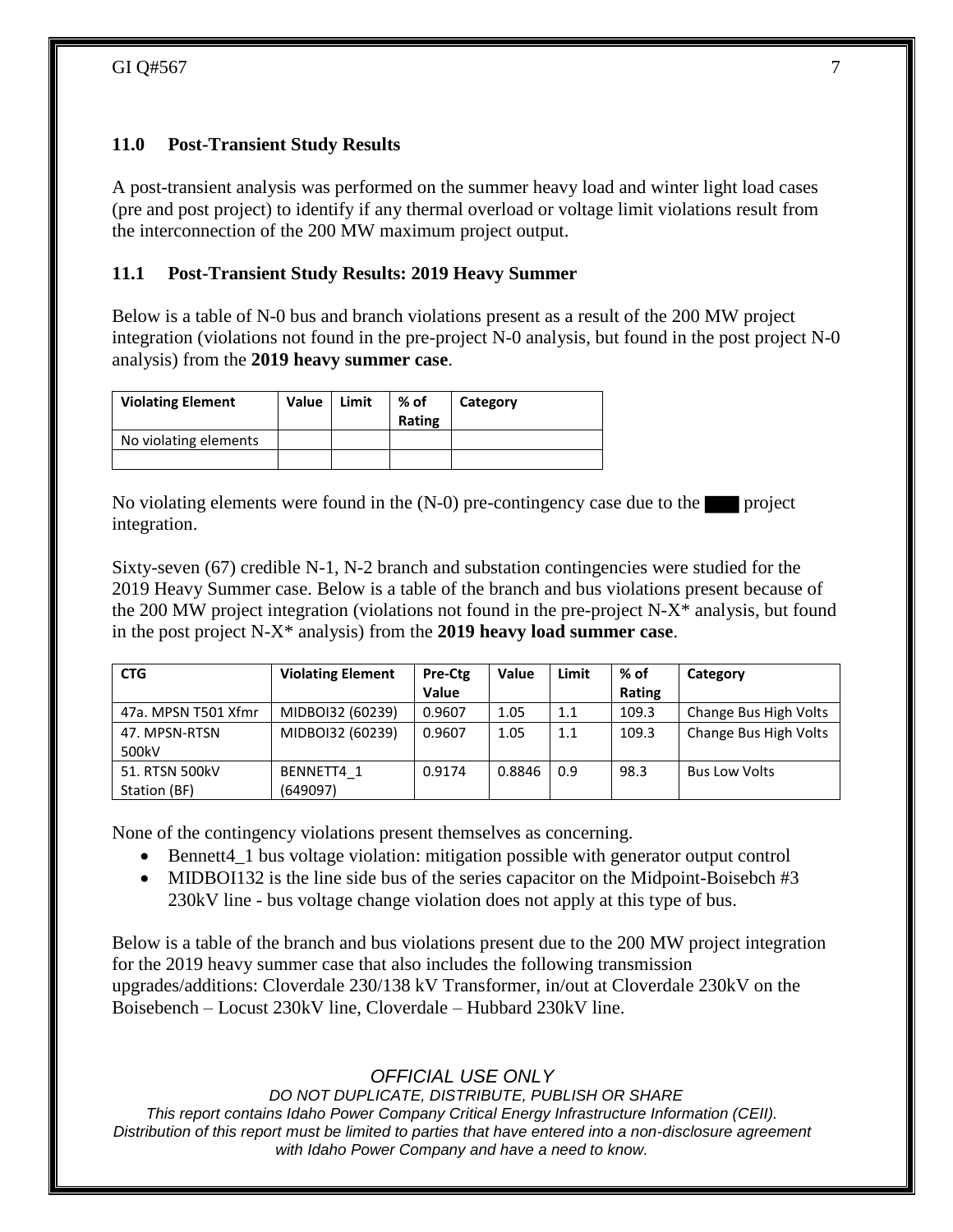### GI Q#567  $\frac{8}{3}$

| <b>CTG</b>          | <b>Violating Element</b> | Pre-Ctg | Value  | Limit | % of   | Category              |
|---------------------|--------------------------|---------|--------|-------|--------|-----------------------|
|                     |                          | Value   |        |       | Rating |                       |
| 47. MPSN-RTSN       |                          |         |        |       |        |                       |
| 500kV               | MIDBOI32 (60239)         | 0.9621  | 1.052  | 1.1   | 109.4  | Change Bus High Volts |
| 47a. MPSN T501 Xfmr | MIDBOI32 (60239)         | 0.9621  | 1.052  | 1.1   | 109.4  | Change Bus High Volts |
| 51. RTSN 500kV      | BENNETT4 1               |         |        |       |        |                       |
| Station (BF)        | (649097)                 | 0.918   | 0.8851 | 0.9   | 98.4   | <b>Bus Low Volts</b>  |

These upgrades/additions did not significantly change the results from the contingency analysis.

\* N-X analysis refers to credible N-1, N-2 and substation outages

### **11.2 Post-Transient Study Results: 2019 Light Winter**

The table below shows the N-0 bus and branch violations present from the 200 MW project integration (violations not found in the pre-project N-0 analysis, but found in the post project N-0 analysis) in the **2019 light load winter case**.

| <b>Violating Element</b> | Value | Limit | % of<br>Rating | Category |
|--------------------------|-------|-------|----------------|----------|
| No violating<br>elements |       |       |                |          |
|                          |       |       |                |          |

No violating elements were found in the (N-0) pre-contingency case due to the PVS project integration.

Over eighty (87) credible N-1, N-2 and substation contingencies were studied for the 2019 Light Winter case. The table below shows the branch and bus violations present due to the 200 MW project integration (violations not found in the pre-project N-X\* analysis, but found in the post project N-X analysis) in the **2019 light load winter case**.

| <b>CTG</b>          | <b>Violating Element</b> | Pre-Ctg<br>Value | Value  | Limit | $%$ of<br>Rating | Category       | <b>Mitigation (if</b><br>applicable) |
|---------------------|--------------------------|------------------|--------|-------|------------------|----------------|--------------------------------------|
| 01a. HMWY-SMLK      |                          |                  |        |       |                  |                |                                      |
| 500 kV (Trip 2 JBRG |                          |                  |        |       |                  | <b>Bus Low</b> |                                      |
| Unit RAS)           | <b>QUARTZ (61068)</b>    | 0.9834           | 0.9292 | 0.93  | 99.9             | Volts          |                                      |
|                     | <b>INVEN 649060</b>      |                  |        |       |                  |                |                                      |
|                     | $(649060)$ ->            |                  |        |       |                  |                |                                      |
| 01a. HMWY-SMLK      | <b>INVEN 649059</b>      |                  |        |       |                  |                |                                      |
| 500 kV (Trip 2 JBRG | (649059) CKT 1 at        |                  |        |       |                  | <b>Branch</b>  |                                      |
| Unit RAS)           | <b>INVEN 649060</b>      |                  |        |       |                  | Amp            |                                      |
|                     | <b>INVEN 649062</b>      |                  |        |       |                  |                |                                      |
|                     | $(649062)$ ->            |                  |        |       |                  |                |                                      |
| 01a. HMWY-SMLK      | <b>INVEN 649061</b>      |                  |        |       |                  |                |                                      |
| 500 kV (Trip 2 JBRG | (649061) CKT 1 at        |                  |        |       |                  | <b>Branch</b>  |                                      |
| Unit RAS)           | <b>INVEN 649062</b>      |                  |        |       |                  | Amp            |                                      |

#### *OFFICIAL USE ONLY*

*DO NOT DUPLICATE, DISTRIBUTE, PUBLISH OR SHARE*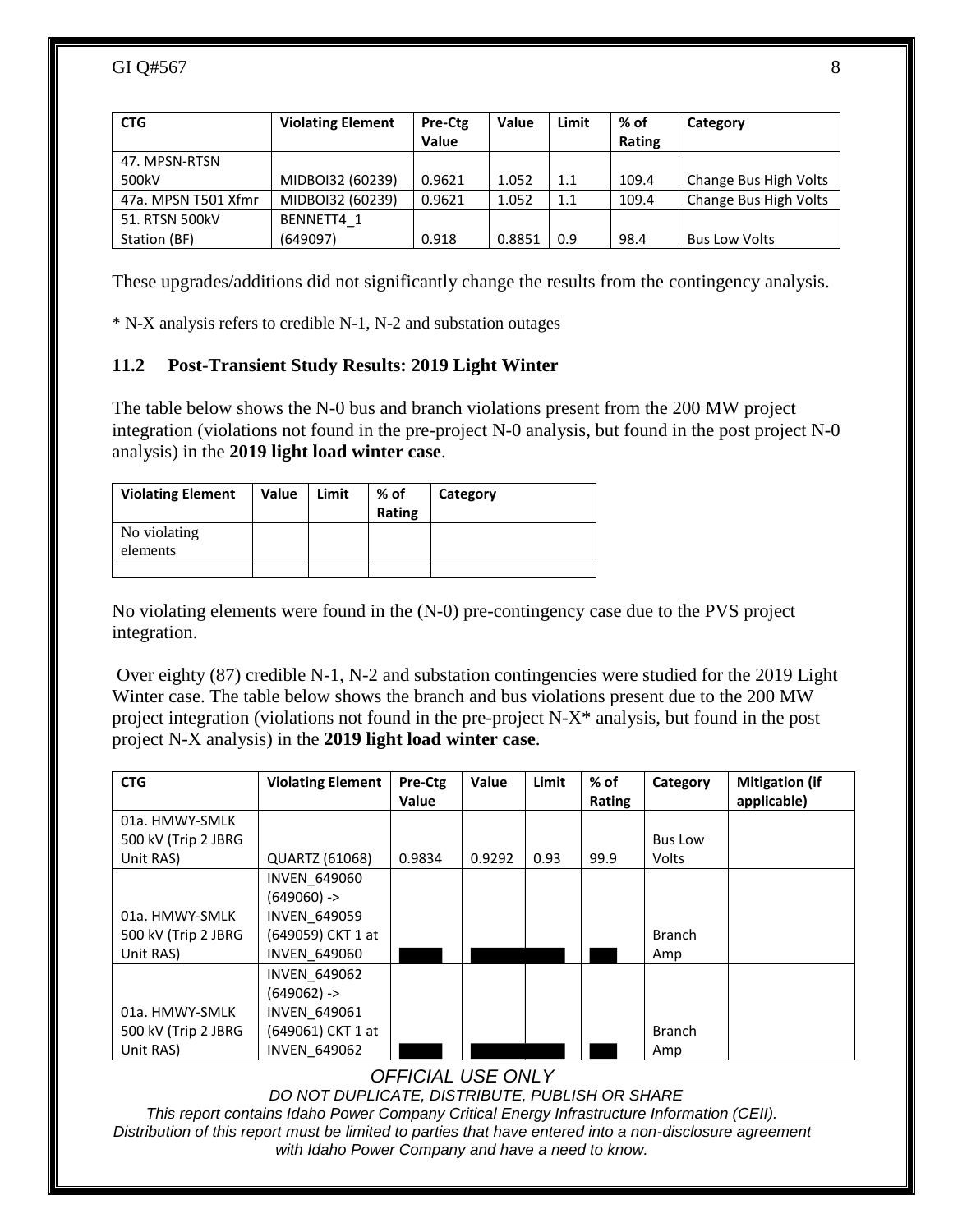|                                | MIDBOI32                            |        |        |      |      |                             |                  |
|--------------------------------|-------------------------------------|--------|--------|------|------|-----------------------------|------------------|
|                                | $(60239)$ ->                        |        |        |      |      |                             |                  |
|                                | <b>BOISEBCH</b>                     |        |        |      |      |                             | Mitigated by RAS |
| 02. BOBN-MPSN #2               | (60045) CKT 3 at                    |        |        |      |      | <b>Branch</b>               | 1/3 series       |
| 230 kV                         | MIDBOI32                            |        |        |      |      | Amp                         | capacitor bypass |
|                                | <b>MIDPOINT</b>                     |        |        |      |      |                             |                  |
|                                | $(60232)$ ->                        |        |        |      |      |                             |                  |
|                                | MIDBOI31                            |        |        |      |      |                             | Mitigated by RAS |
| 02. BOBN-MPSN #2               | (60236) CKT 3 at                    |        |        |      |      | <b>Branch</b>               | 1/3 series       |
| 230 kV                         | <b>MIDPOINT</b>                     |        |        |      |      | Amp                         | capacitor bypass |
|                                | MIDBOI31                            |        |        |      |      |                             |                  |
|                                | $(60236)$ ->                        |        |        |      |      |                             |                  |
|                                | MIDBOI32                            |        |        |      |      |                             | Mitigated by RAS |
| 02. BOBN-MPSN #2               | (60239) CKT 3 at                    |        |        |      |      | <b>Branch</b>               | 1/3 series       |
| 230 kV                         | MIDBOI31                            |        |        |      |      | Amp                         | capacitor bypass |
|                                | MIDBOI22                            |        |        |      |      |                             |                  |
|                                | $(60234)$ ->                        |        |        |      |      |                             |                  |
|                                | <b>BOISEBCH</b>                     |        |        |      |      |                             | Mitigated by RAS |
| 03. BOBN-MPSN #3               | (60045) CKT 2 at                    |        |        |      |      | <b>Branch</b>               | 1/3 series       |
| 230 kV                         | MIDBOI22                            |        |        |      |      | Amp                         | capacitor bypass |
|                                | <b>MIDPOINT</b>                     |        |        |      |      |                             |                  |
|                                | $(60232)$ ->                        |        |        |      |      |                             |                  |
|                                | MIDBOI21                            |        |        |      |      |                             | Mitigated by RAS |
| 03. BOBN-MPSN #3               | (60233) CKT 2 at                    |        |        |      |      | <b>Branch</b>               | 1/3 series       |
| 230 kV                         | MIDBOI21                            |        |        |      |      | Amp                         | capacitor bypass |
|                                | MIDBOI21                            |        |        |      |      |                             |                  |
|                                | $(60233)$ ->                        |        |        |      |      |                             |                  |
|                                | MIDBOI22                            |        |        |      |      |                             | Mitigated by RAS |
| 03. BOBN-MPSN #3               | (60234) CKT 2 at                    |        |        |      |      | <b>Branch</b>               | 1/3 series       |
| 230 kV                         | MIDBOI21                            |        |        |      |      | Amp                         | capacitor bypass |
|                                | <b>MIDPOINT</b>                     |        |        |      |      |                             |                  |
|                                | $(60235)$ ->                        |        |        |      |      |                             |                  |
|                                | <b>MIDPOINT</b>                     |        |        |      |      |                             | Mitigated by RAS |
| 14. MPSN 345/230<br>kV Xfmr #1 | (60232) CKT 2 at<br><b>MIDPOINT</b> |        |        |      |      | <b>Branch</b><br><b>MVA</b> | 1/3 series       |
| 14a. MPSN 345/230              |                                     |        |        |      |      |                             | capacitor bypass |
| kV xfmer #1a - 1/3             | INVEN_649059                        |        |        |      |      | <b>Bus Low</b>              |                  |
|                                | (649059)                            | 0.9356 | 0.9225 | 0.93 | 99.2 | Volts                       | <b>NO</b>        |
| cap byp<br>14a. MPSN 345/230   |                                     |        |        |      |      |                             |                  |
| kV xfmer #1a - 1/3             | INVEN_649061                        |        |        |      |      | <b>Bus Low</b>              |                  |
| cap byp                        | (649061)                            | 0.9356 | 0.9225 | 0.93 | 99.2 | Volts                       | <b>NO</b>        |
|                                | <b>MIDPOINT</b>                     |        |        |      |      |                             |                  |
|                                | $(60235)$ ->                        |        |        |      |      |                             |                  |
|                                | <b>MIDPOINT</b>                     |        |        |      |      |                             | Mitigated by RAS |
| 14a. MPSN 345/230              | (60232) CKT 1 at                    |        |        |      |      | <b>Branch</b>               | 1/3 series       |
| kV Xfmr #1a                    | <b>MIDPOINT</b>                     |        |        |      |      | <b>MVA</b>                  | capacitor bypass |
|                                | MIDBOI22                            |        |        |      |      |                             | Present in pre-  |
| 26a. RATTLESNAKE               | $(60234)$ ->                        |        |        |      |      | <b>Branch</b>               | project case at  |
| 230 kV Substation              | <b>BOISEBCH</b>                     |        |        |      |      | Amp                         | 96.25%.          |
|                                |                                     |        |        |      |      |                             |                  |

*OFFICIAL USE ONLY*

*DO NOT DUPLICATE, DISTRIBUTE, PUBLISH OR SHARE*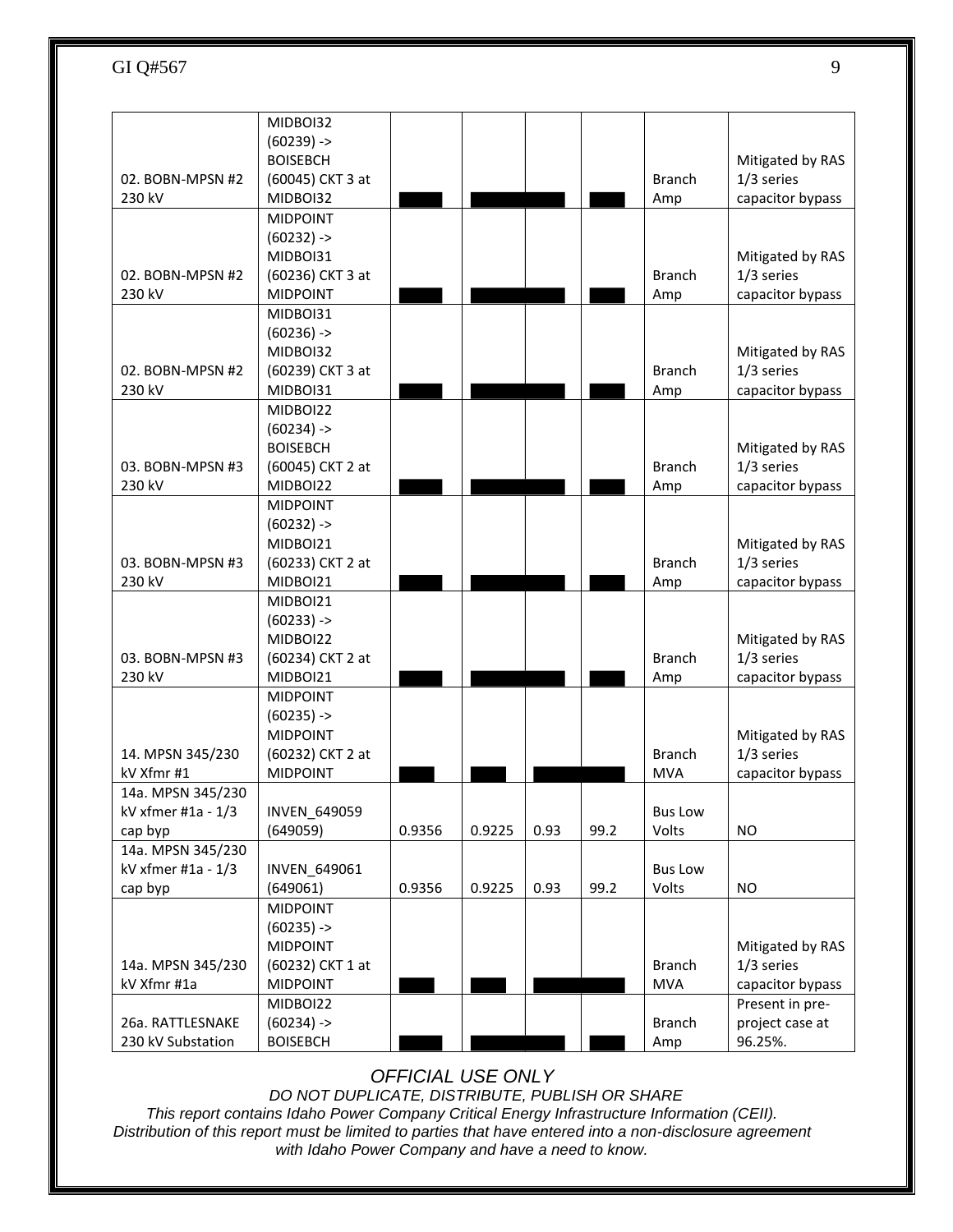|                    | (60045) CKT 2 at |        |        |      |      |                |                   |
|--------------------|------------------|--------|--------|------|------|----------------|-------------------|
|                    | MIDBOI22         |        |        |      |      |                |                   |
|                    | MIDBOI32         |        |        |      |      |                |                   |
|                    | $(60239)$ ->     |        |        |      |      |                |                   |
|                    | <b>BOISEBCH</b>  |        |        |      |      |                |                   |
| 26a. RATTLESNAKE   | (60045) CKT 3 at |        |        |      |      | <b>Branch</b>  |                   |
| 230 kV Substation  | MIDBOI32         |        |        |      |      | Amp            |                   |
| 46a. HMWY-RTSN     | <b>HUBBARD</b>   |        |        |      |      |                |                   |
| 500 kV (Cross-Trip | $(60249)$ ->     |        |        |      |      |                |                   |
| HMWY-SMLK 500      | <b>NAMPA TP</b>  |        |        |      |      |                | Mitigated by PVS  |
| kV & Trip 2 JBRG   | (61828) CKT 1 at |        |        |      |      | <b>Branch</b>  | generation        |
| Unit)              | <b>HUBBARD</b>   |        |        |      |      | Amp            | reduction         |
| 46a. HMWY-RTSN     |                  |        |        |      |      |                |                   |
| 500 kV (Cross-Trip |                  |        |        |      |      |                |                   |
| HMWY-SMLK 500      |                  |        |        |      |      |                | Mitigated by PVS  |
| kV & Trip 2 JBRG   |                  |        |        |      |      | <b>Bus Low</b> | generation        |
| Unit)              | PVS1_1 (649080)  | 0.9576 | 0.9288 | 0.93 | 99.9 | Volts          | reduction         |
| 46a. HMWY-RTSN     |                  |        |        |      |      |                |                   |
| 500 kV (Cross-Trip | <b>HUBBARD</b>   |        |        |      |      |                | PVS generation    |
| HMWY-SMLK 500      | $(60249)$ ->     |        |        |      |      |                | reduction results |
| kV & Trip 2 JBRG   | <b>NAMPA TP</b>  |        |        |      |      |                | in lower branch   |
| Unit)- reduce PVS  | (61828) CKT 1 at |        |        |      |      | <b>Branch</b>  | flow (as shown    |
| gen                | <b>HUBBARD</b>   |        |        |      |      | Amp            | here)             |

The majority of the violations above fall under one of the following categories:

- Very near the bus voltage limit after contingency, none are severely below or above the lower and upper voltage limits (respectively)
- Midpoint branch violations: Mitigated by RAS 1/3 series capacitor bypass
- Branch violation near (Hubbard to Nampa): mitigated via generation reduction. was found to be the generator with the highest Power injection Sensitivity to MW flows on the Hubbard – Nampa 230kV line.

Below is a table of the branch and bus violations present due to the 200 MW project integration (violations not found in the pre-project N-X\* analysis, but found in the post project N-X analysis) from the 2019 light load winter case. These results are for a case which includes the following transmission upgrades in addition to the project: Cloverdale  $230/138$  kV Transformer, in/out at Cloverdale 230kV on the Boisebench – Locust 230kV line, Cloverdale – Hubbard 230kV line.

| <b>CTG</b>          | <b>Violating Element</b> | Pre-Ctg<br><b>Value</b> | Value | Limit | % of<br>Rating | Category      | <b>Mitigation (if</b><br>applicable) |
|---------------------|--------------------------|-------------------------|-------|-------|----------------|---------------|--------------------------------------|
|                     | <b>INVEN 649060</b>      |                         |       |       |                |               |                                      |
|                     | $(649060)$ ->            |                         |       |       |                |               |                                      |
| 01a. HMWY-SMLK      | <b>INVEN 649059</b>      |                         |       |       |                |               |                                      |
| 500 kV (Trip 2 JBRG | (649059) CKT 1 at        |                         |       |       |                | <b>Branch</b> |                                      |
| Unit RAS)           | <b>INVEN 649060</b>      |                         |       |       |                | Amp           |                                      |

# *OFFICIAL USE ONLY*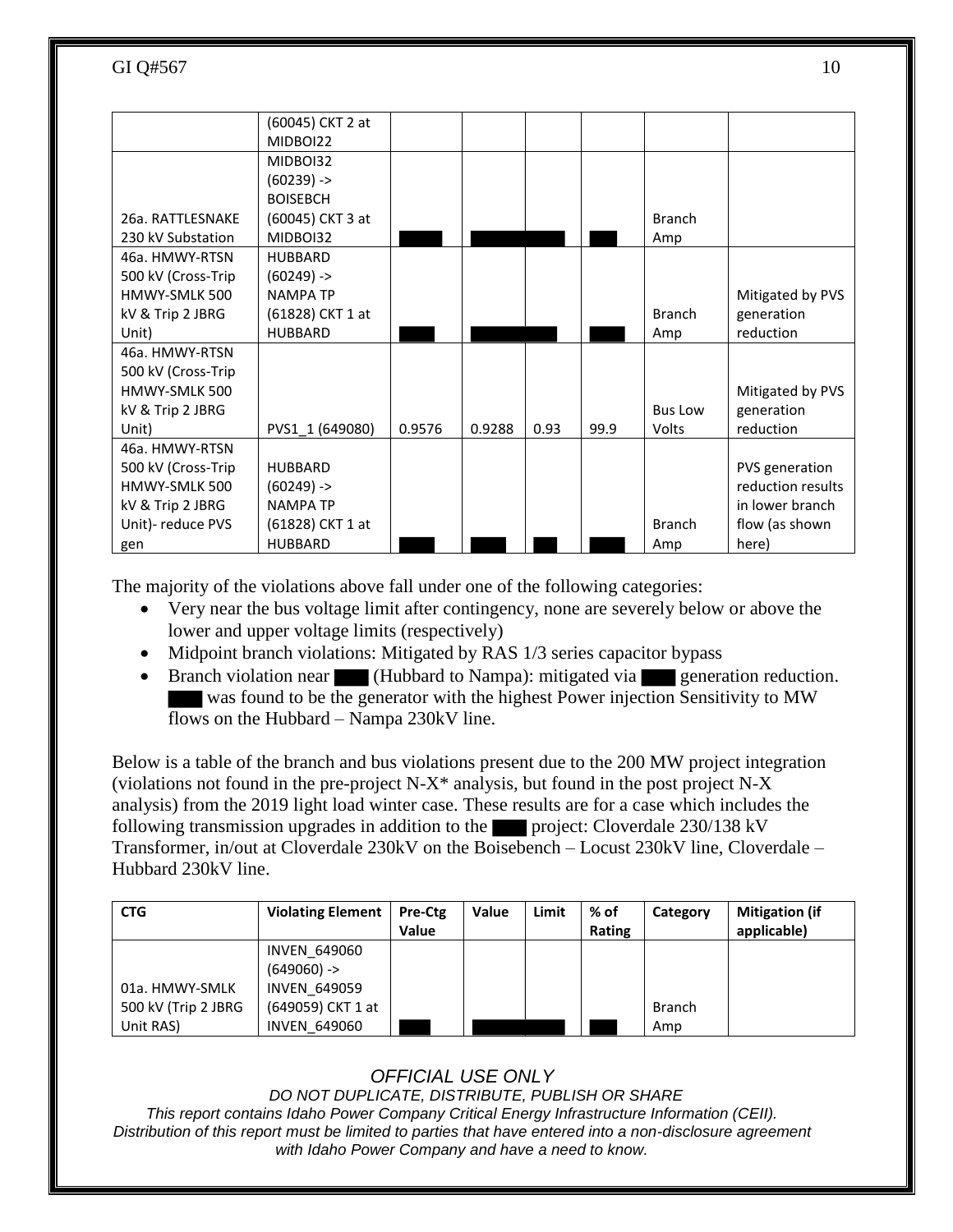|                            | INVEN_649062                    |        |        |      |      |                |                  |
|----------------------------|---------------------------------|--------|--------|------|------|----------------|------------------|
|                            | $(649062)$ ->                   |        |        |      |      |                |                  |
| 01a. HMWY-SMLK             | <b>INVEN 649061</b>             |        |        |      |      |                |                  |
| 500 kV (Trip 2 JBRG        | (649061) CKT 1 at               |        |        |      |      | <b>Branch</b>  |                  |
| Unit RAS)                  | <b>INVEN 649062</b>             |        |        |      |      | Amp            |                  |
| 02. BOBN-MPSN #2           | INVEN 649061                    |        |        |      |      | <b>Bus Low</b> |                  |
| 230 kV                     | (649061)                        | 0.9359 | 0.9273 | 0.93 | 99.7 | Volts          |                  |
|                            | MIDBOI31                        |        |        |      |      |                |                  |
|                            | $(60236)$ ->                    |        |        |      |      |                |                  |
|                            | MIDBOI32                        |        |        |      |      |                | Mitigated by RAS |
| 02. BOBN-MPSN #2           | (60239) CKT 3 at                |        |        |      |      | <b>Branch</b>  | 1/3 series       |
| 230 kV                     | MIDBOI31                        |        |        |      |      | Amp            | capacitor bypass |
|                            | <b>MIDPOINT</b>                 |        |        |      |      |                |                  |
|                            | $(60232)$ ->                    |        |        |      |      |                |                  |
|                            | MIDBOI31                        |        |        |      |      |                | Mitigated by RAS |
| 02. BOBN-MPSN #2           | (60236) CKT 3 at                |        |        |      |      | <b>Branch</b>  | 1/3 series       |
| 230 kV                     | <b>MIDPOINT</b>                 |        |        |      |      | Amp            | capacitor bypass |
| 02. BOBN-MPSN #2           | <b>INVEN 649059</b>             |        |        |      |      | <b>Bus Low</b> |                  |
| 230 kV                     | (649059)                        | 0.9359 | 0.9273 | 0.93 | 99.7 | Volts          |                  |
|                            | MIDBOI32                        |        |        |      |      |                |                  |
|                            | $(60239)$ ->                    |        |        |      |      |                |                  |
|                            | <b>BOISEBCH</b>                 |        |        |      |      |                | Mitigated by RAS |
| 02. BOBN-MPSN #2           | (60045) CKT 3 at                |        |        |      |      | <b>Branch</b>  | 1/3 series       |
| 230 kV                     | MIDBOI32                        |        |        |      |      | Amp            | capacitor bypass |
|                            | MIDBOI21                        |        |        |      |      |                |                  |
|                            | $(60233)$ ->                    |        |        |      |      |                |                  |
|                            | MIDBOI22                        |        |        |      |      |                | Mitigated by RAS |
| 03. BOBN-MPSN #3<br>230 kV | (60234) CKT 2 at<br>MIDBOI21    |        |        |      |      | <b>Branch</b>  | 1/3 series       |
|                            |                                 |        |        |      |      | Amp            | capacitor bypass |
|                            | <b>MIDPOINT</b><br>$(60232)$ -> |        |        |      |      |                |                  |
|                            | MIDBOI21                        |        |        |      |      |                | Mitigated by RAS |
| 03. BOBN-MPSN #3           | (60233) CKT 2 at                |        |        |      |      | <b>Branch</b>  | 1/3 series       |
| 230 kV                     | <b>MIDPOINT</b>                 |        |        |      |      | Amp            | capacitor bypass |
|                            | MIDBOI22                        |        |        |      |      |                |                  |
|                            | $(60234)$ ->                    |        |        |      |      |                |                  |
|                            | <b>BOISEBCH</b>                 |        |        |      |      |                | Mitigated by RAS |
| 03. BOBN-MPSN #3           | (60045) CKT 2 at                |        |        |      |      | <b>Branch</b>  | 1/3 series       |
| 230 kV                     | MIDBOI22                        |        |        |      |      | Amp            | capacitor bypass |
|                            | <b>MIDPOINT</b>                 |        |        |      |      |                |                  |
|                            | $(60235)$ ->                    |        |        |      |      |                |                  |
|                            | <b>MIDPOINT</b>                 |        |        |      |      |                | Mitigated by RAS |
| 14. MPSN 345/230           | (60232) CKT 2 at                |        |        |      |      | <b>Branch</b>  | 1/3 series       |
| kV Xfmr #1                 | <b>MIDPOINT</b>                 |        |        |      |      | <b>MVA</b>     | capacitor bypass |
| 14a. MPSN 345/230          |                                 |        |        |      |      |                |                  |
| kV xfmer #1a - 1/3         | <b>INVEN 649061</b>             |        |        |      |      | <b>Bus Low</b> |                  |
| cap byp                    | (649061)                        | 0.9359 | 0.923  | 0.93 | 99.2 | Volts          |                  |

*OFFICIAL USE ONLY*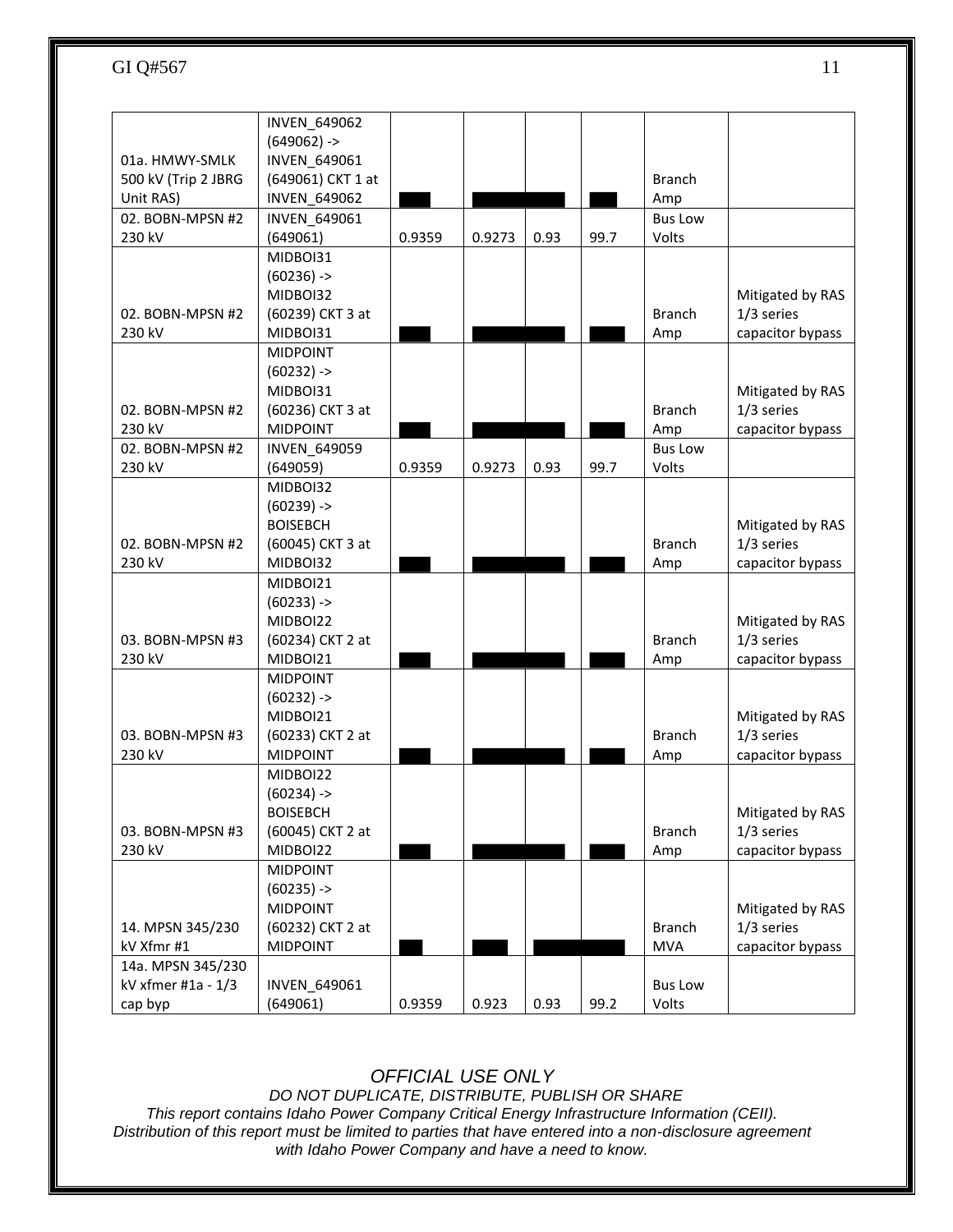| 14a. MPSN 345/230  |                  |        |       |      |      |                | Mitigated by RAS |
|--------------------|------------------|--------|-------|------|------|----------------|------------------|
| kV xfmer #1a - 1/3 | INVEN_649059     |        |       |      |      | <b>Bus Low</b> | $1/3$ series     |
| cap byp            | (649059)         | 0.9359 | 0.923 | 0.93 | 99.2 | Volts          | capacitor bypass |
|                    | <b>MIDPOINT</b>  |        |       |      |      |                |                  |
|                    | $(60235)$ ->     |        |       |      |      |                |                  |
|                    | <b>MIDPOINT</b>  |        |       |      |      |                | Present in pre-  |
| 14a. MPSN 345/230  | (60232) CKT 1 at |        |       |      |      | <b>Branch</b>  | project case at  |
| kV Xfmr #1a        | <b>MIDPOINT</b>  |        |       |      |      | <b>MVA</b>     | 96.25%.          |
|                    | MIDBOI22         |        |       |      |      |                |                  |
|                    | $(60234)$ ->     |        |       |      |      |                |                  |
|                    | <b>BOISEBCH</b>  |        |       |      |      |                |                  |
| 26a. RATTLESNAKE   | (60045) CKT 2 at |        |       |      |      | <b>Branch</b>  |                  |
| 230 kV Substation  | MIDBOI22         |        |       |      |      | Amp            |                  |
|                    | MIDBOI32         |        |       |      |      |                |                  |
|                    | $(60239)$ ->     |        |       |      |      |                |                  |
|                    | <b>BOISEBCH</b>  |        |       |      |      |                |                  |
| 26a. RATTLESNAKE   | (60045) CKT 3 at |        |       |      |      | <b>Branch</b>  |                  |
| 230 kV Substation  | MIDBOI32         |        |       |      |      | Amp            |                  |
| 46a. HMWY-RTSN     |                  |        |       |      |      |                |                  |
| 500 kV (Cross-Trip |                  |        |       |      |      |                |                  |
| HMWY-SMLK 500      |                  |        |       |      |      |                |                  |
| kV & Trip 2 JBRG   |                  |        |       |      |      | <b>Bus Low</b> |                  |
| Unit)              | QUARTZ (61068)   | 0.9832 | 0.927 | 0.93 | 99.7 | Volts          |                  |

The transmission upgrades/additions Cloverdale 230/138 kV Transformer, in/out at Cloverdale 230kV on the Boisebench – Locust 230kV line and Cloverdale – Hubbard 230kV line results in similar contingency analysis results. The main takeaway is the Hubbard – Nampa Tap 230kV line segment is no longer overloaded. Also, all of the Midpoint – Boisebench overloads without RAS schemes were slightly reduced.

Power flow and post-transient analysis indicated that interconnecting the Project (GI#567) is feasible.

\* N-X analysis refers to credible N-1, N-2 and substation outages

## **12.0 Description of Operating Requirements – Reactive Reserve Results**

The installed reactive power capability of the project must have a power factor operating range of 0.95 leading to 0.95 lagging at the point of interconnection (POI) over the range of real power output (up to maximum output of 200 MW).

From the inverter specification sheet provided by the developer the maximum reactive power of  $\pm$  2,760 kVAr per inverter. It is assumed there are 48 inverters. Should be able to provide  $\pm$ 132.48 MVAr maximum reactive capability. The maximum MVA capacity of all 48 inverters is 220.8.

## *OFFICIAL USE ONLY*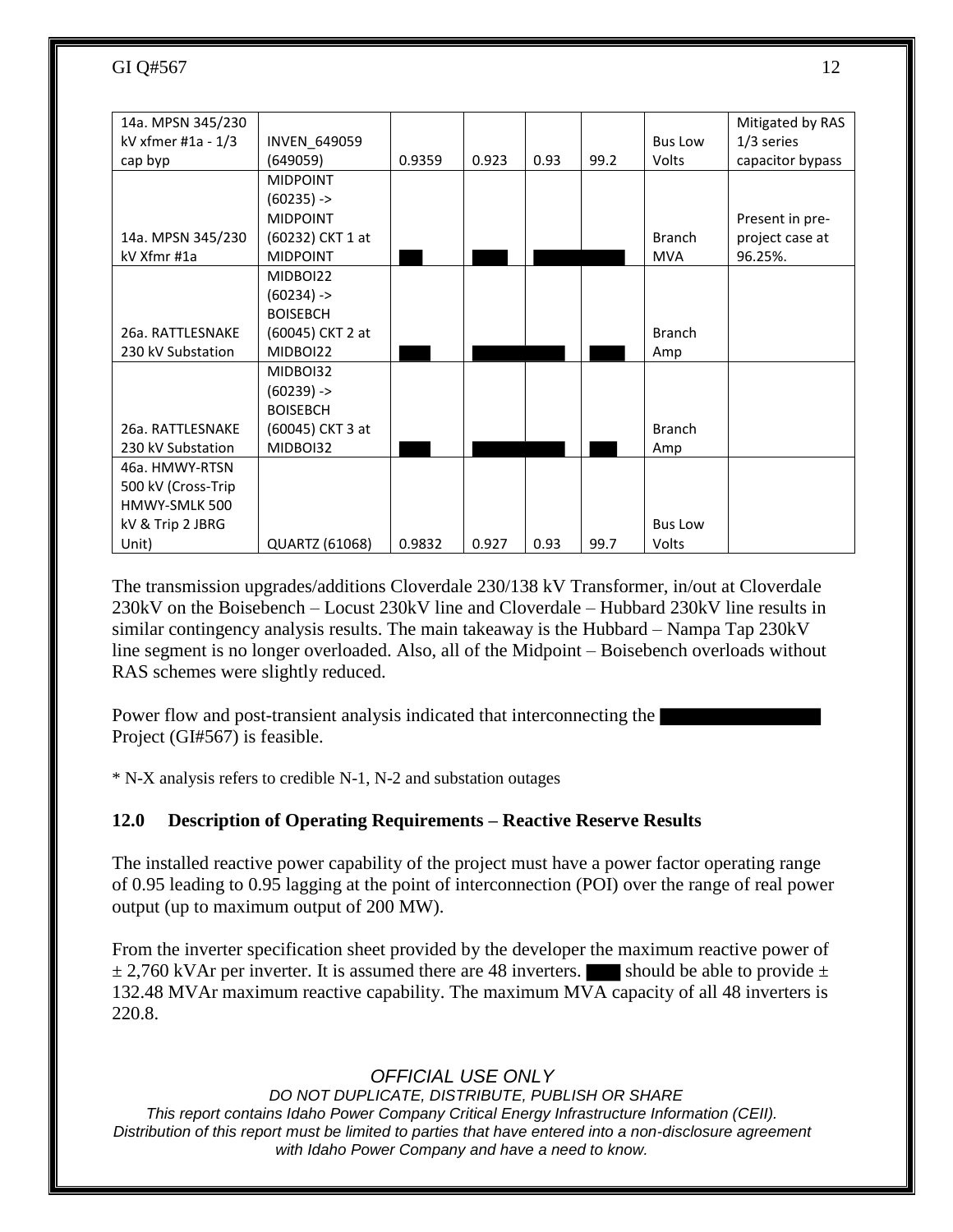Preliminary power flow analysis indicates that the reactive compensation range of the proposed GI Project #567 has the following results, with the study results summarized in the tables below:

The **leading** plant reactive compensation capacity **is sufficient** to meet the operating requirement of 0.95 leading power factor at the POI at full load

| <b>Leading Test</b>                                         | $P = P_{max}(205 MW)$<br>Terminal (inverter) Voltage: 0.95<br>Tap Voltage (230 kV): 1.05<br>Note: $(+)$ Line MW/MVAR refers to flow at the POI into the line.                                                                          |       |      |         |        |  |  |
|-------------------------------------------------------------|----------------------------------------------------------------------------------------------------------------------------------------------------------------------------------------------------------------------------------------|-------|------|---------|--------|--|--|
| Line MW<br>$(+)$ = flow into tap<br>$(-)$ = flow out of tap | <b>Line MVAR</b><br><b>MVAR</b><br><b>Power Factor Met?</b><br>РF<br>Line<br><b>Required for</b><br>$(+)$ = flow into tap<br><b>Equipment to meet PF</b><br><b>Required</b><br>PF<br>$(-)$ = flow out of tap<br>0.95 PF<br>Requirement |       |      |         |        |  |  |
| 199.6                                                       | $-118.1$                                                                                                                                                                                                                               | 0.861 | 0.95 | $-65.7$ | PF Met |  |  |

The **lagging** plant reactive compensation capacity **does not have sufficient capacity** to provide a 0.95 lagging power factor at the POI at full output.

- Assumptions:
	- $\circ$  Q<sub>max</sub> is 82 Mvar at P<sub>max</sub> (205 MW). This is based on the 220.8 MVA plant rating from all 48 inverters.
	- o Terminal (inverter) voltage operating at 1.0440 pu, which is less than 1.05 (deemed acceptable)
	- o 230 / 34.5 kV Transformer fixed tap ratio set to 1.05

59 Mvar shunt capacitor bank at 34.5 kV required to meet the required 0.95 power factor

| Lagging Test                                                | $P = P_{max}$ (205 MW)<br>Terminal (inverter) Voltage: <1.05 ~ 1.0440 p.u. (acceptable)<br>Tap Voltage (230 kV): 0.95<br>230 / 34.5 kV Transformer fixed nominal tap ratio set to 1.05<br>Gen Myar = 82 Myar<br>$Q_{\text{max}}$ when $P_{\text{total}}$ (205 MW) = 82 Mvar<br>$S^2 = P^2 + Q^2$ per inverter<br>$S = 4.6$ MVA per inverter,<br>$P = 205$ MW / 48 inverters<br>$Q = 1.71$ per inverter |        |      |      |                                                                                               |  |  |
|-------------------------------------------------------------|--------------------------------------------------------------------------------------------------------------------------------------------------------------------------------------------------------------------------------------------------------------------------------------------------------------------------------------------------------------------------------------------------------|--------|------|------|-----------------------------------------------------------------------------------------------|--|--|
| Line MW<br>$(+)$ = flow into tap<br>$(-)$ = flow out of tap | Line MVAR (no<br><b>MVAR</b><br>Additional equipment needed<br>PF<br>shunt capacitor)<br>Line<br>to meet PF Requirement at<br>Required<br>$(+)$ = flow into tap<br>PF<br>Required<br>for 0.95 PF<br>the POI<br>$(-)$ = flow out of tap                                                                                                                                                                 |        |      |      |                                                                                               |  |  |
| 200                                                         | 10                                                                                                                                                                                                                                                                                                                                                                                                     | 0.9988 | 0.95 | 65.7 | PF Not Met:<br>59 MVAR shunt capacitor at<br>34.5 kV to fulfill (65.7 Mvar) PF<br>requirement |  |  |

## *OFFICIAL USE ONLY*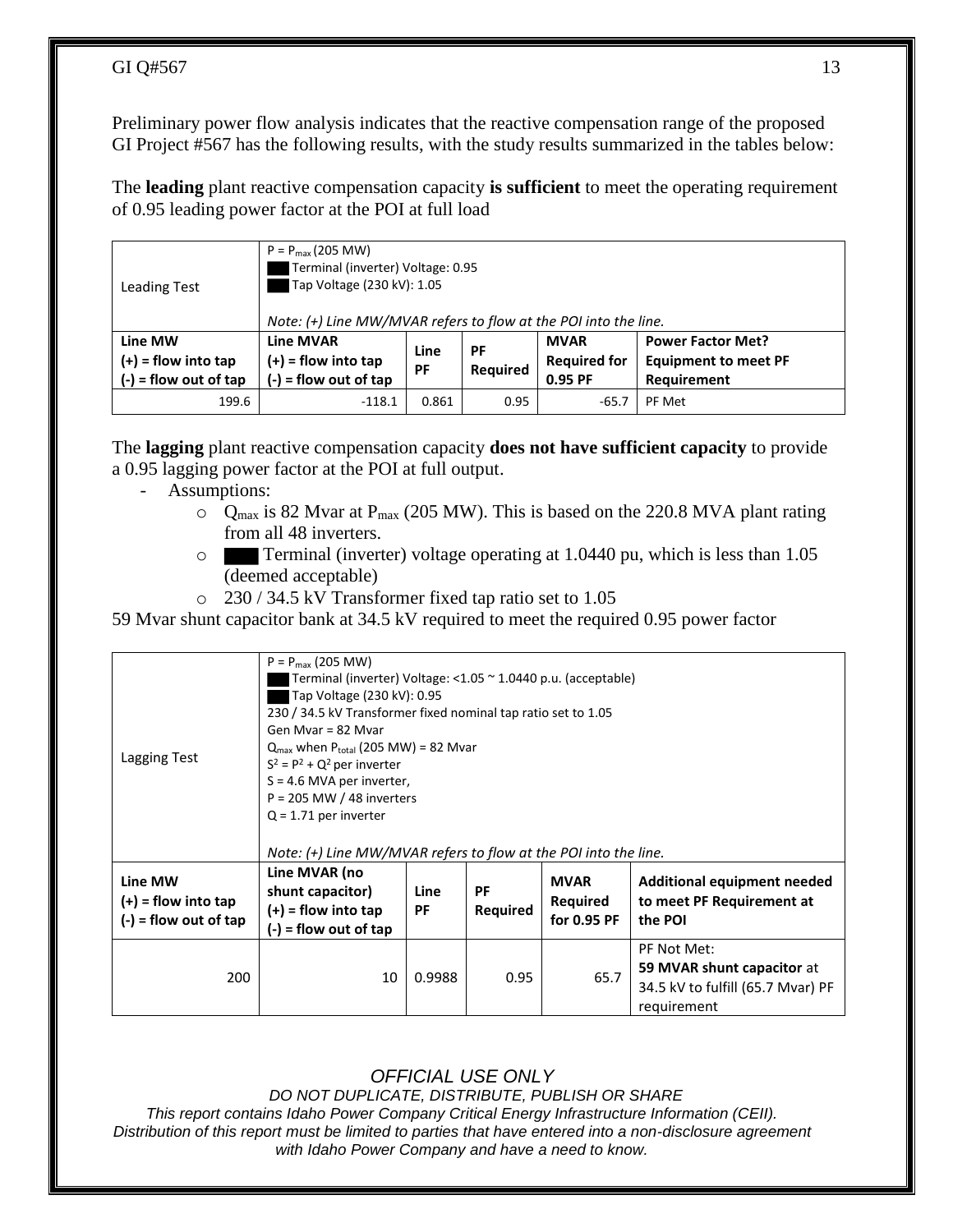Identification of any additional equipment required at the plant to meet Idaho Power reactive power capability interconnection requirements will be provided in the System Impact study.

GI Project #567 will be required to control voltage in accordance with a voltage schedule as provided by Idaho Power Grid Operations. GI Project #567 is required to install a plant controller for managing the real and reactive power output of the 200 MW inverter array at the project POI.

The project is required to comply with the applicable Voltage and Current Distortion Limits found in IEEE Standard 519-1992 *IEEE Recommended Practices and Requirements for Harmonic Control in Electrical Power Systems*.

Installation of a phasor measurement unit device (PMU) at the POI and maintenance costs associated with communication circuits needed to stream PMU data will also be required to be provided in order to interconnect GI Project #567. The specific costs associated with the Idaho Power requirements for interconnection customers with aggregate facilities larger than 20 MW to provide PMU data to IPCo will be identified in the Facility Study should the interconnection customer chose to proceed to that phase of the interconnection process.

Additional operating requirements for this project maybe identified in the System Impact study when it is performed.

#### **13.0 Conclusion**

The requested interconnection of the **Project** (GI #567) to Idaho Power's system was studied. The project will interconnect using a 230-kV line tap connection to the Danskin-Hubbard 230 kV line.

The results of this study work confirm that it is feasible to interconnect the Project (GI #567) to the existing Idaho Power system. No major transmission system improvements are required to integrate the 200 MW project. The integration of the project did not result in voltage violations or thermal violations that cannot be mitigated. The reactive reserve study indicated that shunt capacitor bank (59 Mvar) is needed to meet the lagging power factor requirements. A System Impact Study is required to determine the specific Transmission Network Upgrades required to integrate the project as a Network Resource and to evaluate impacts to system performance (thermal overload, voltage, transient stability, reactive margin).

All generation projects in the area ahead of this project in the IPCo generation interconnection queue and their associated transmission system improvements were modeled in a preliminary power flow analysis to evaluate the feasibility of interconnecting GI Project #567. The results and conclusions of this feasibility study are based on the realization of these projects in the unique queue/project order.

#### *OFFICIAL USE ONLY*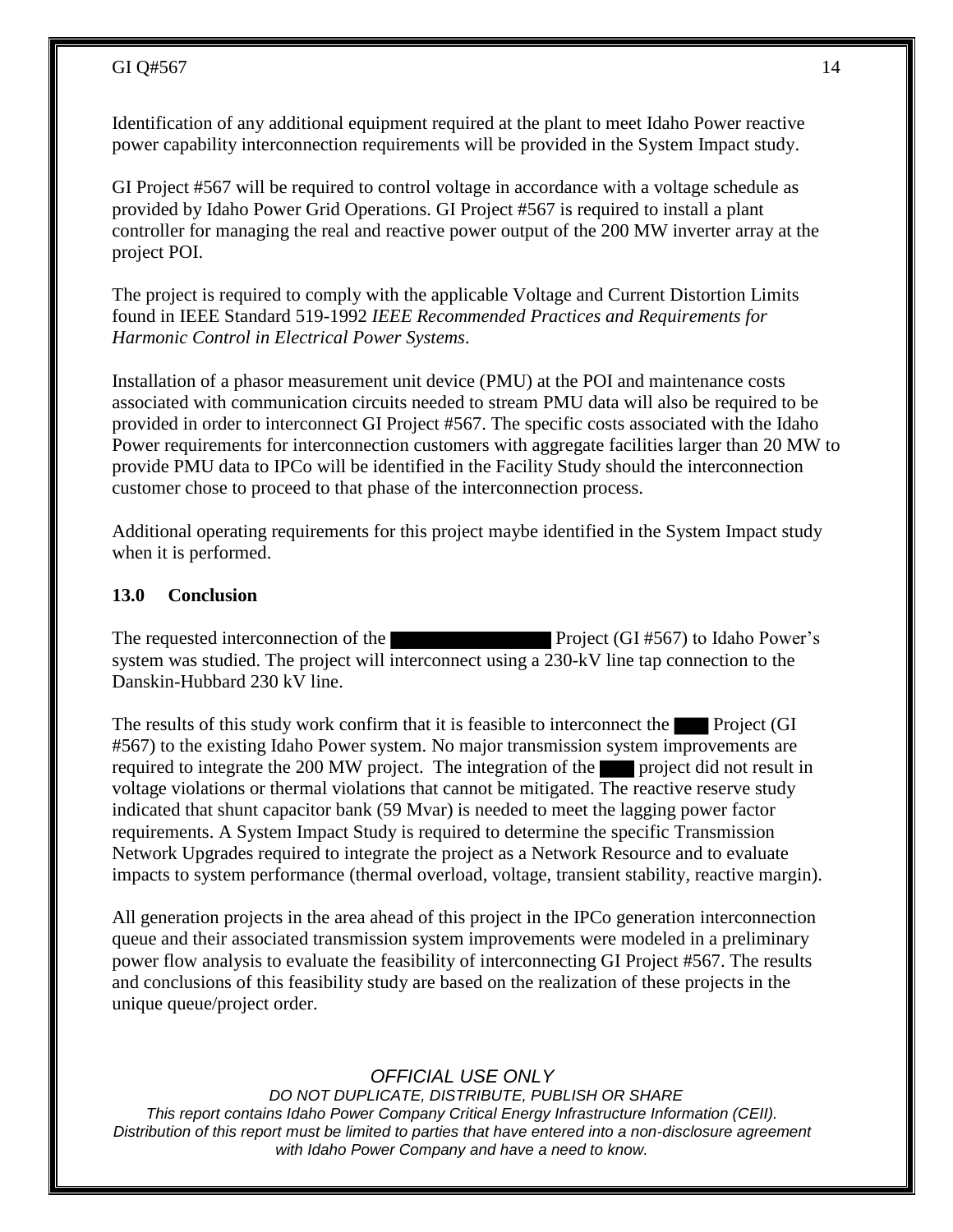The estimated cost to interconnect GI Project #567 to the IPCo System at the 230-kV point of interconnection considered in this study is approximately \$4,750,625.

Generator interconnection service (either as an Energy Resource or a Network Resource) does not in any way convey any right to deliver electricity to any specific customer or point of delivery. Transmission requirements to integrate this project will be determined during the System Impact Study phase of the generator interconnection process.

*OFFICIAL USE ONLY*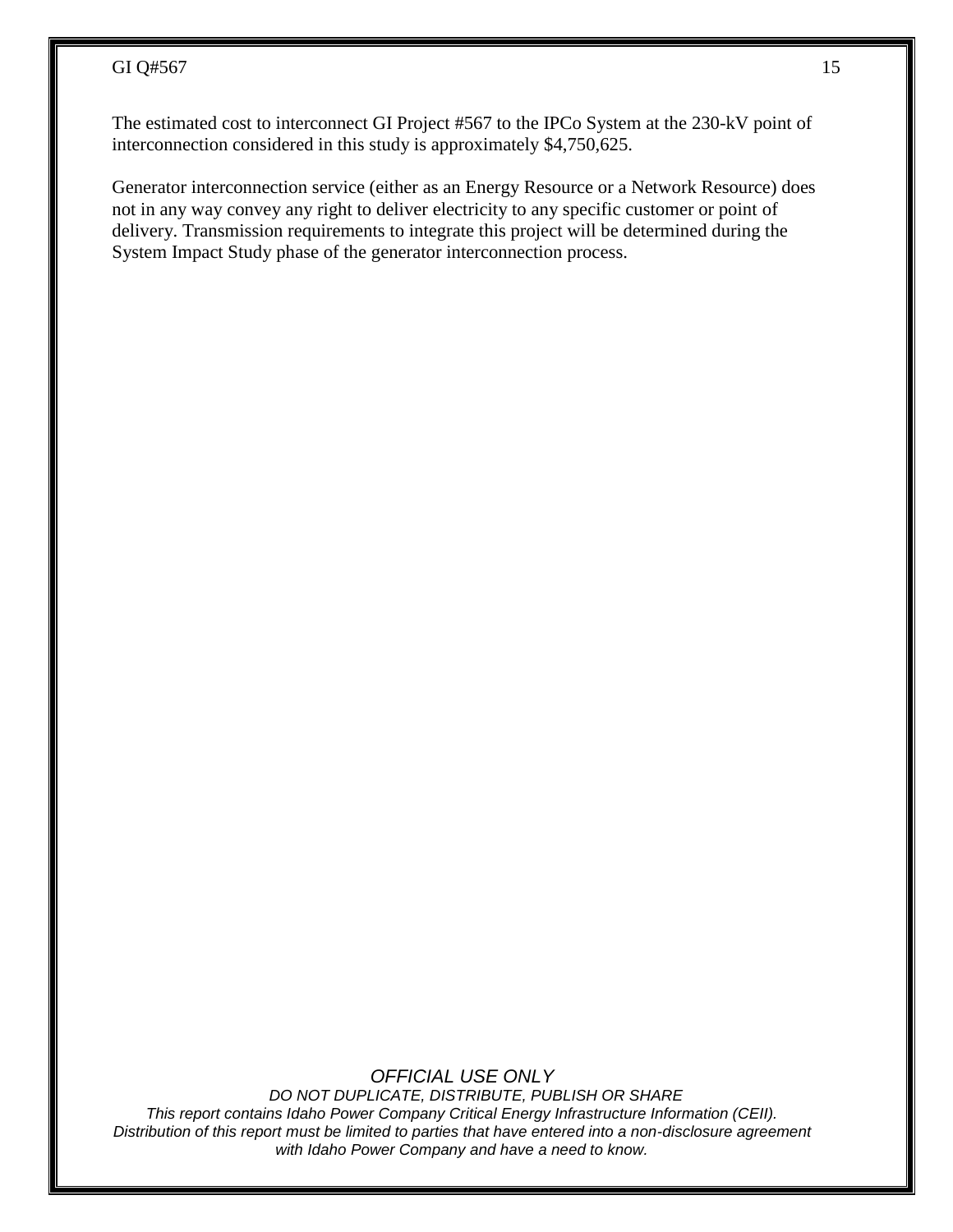## **APPENDIX A**

### **A-1.0 Method of Study**

The Feasibility Study plan inserts the Project up to the maximum requested injection into the selected Western Electric Coordinating Council (WECC) power flow case and then, using Power World Simulator or GE's Positive Sequence Load Flow (PSLF) analysis tool, the impacts of the new resource on Idaho Power's transmission system (lines, transformers, etc.) within the study area are analyzed. The WECC and Idaho Power reliability criteria and Idaho Power operating procedures were used to determine the acceptability of the configurations considered. For distribution feeder analysis, Idaho Power utilizes Advantica's SynerGEE Software.

### **A-2.0 Acceptability Criteria**

The following acceptability criteria were used in the power flow analysis to determine under which system configuration modifications may be required:

The continuous rating of equipment is assumed to be the normal thermal rating of the equipment. This rating will be as determined by the manufacturer of the equipment or as determined by Idaho Power. Less than or equal to 100% of continuous rating is acceptable.

Idaho Power's Voltage Operating Guidelines were used to determine voltage requirements on the system. This states, in part, that distribution voltages, under normal operating conditions, are to be maintained within plus or minus 5% (0.05 per unit) of nominal everywhere on the feeder. Therefore, voltages greater than or equal to 0.95 pu voltage and less than or equal to 1.05 pu voltage are acceptable.

Voltage flicker during starting or stopping the generator is limited to 5% as measured at the point of interconnection, per Idaho Power's T&D Advisory Information Manual.

Idaho Power's Reliability Criteria for System Planning was used to determine proper transmission system operation.

All customer generation must meet IEEE 519 and ANSI C84.1 Standards.

All other applicable national and Idaho Power standards and prudent utility practices were used to determine the acceptability of the configurations considered.

The stable operation of the system requires an adequate supply of volt-amperes reactive (VARs) to maintain a stable voltage profile under both steady-state and dynamic system conditions. An inadequate supply of VARs will result in voltage decay or even collapse under the worst conditions.

## *OFFICIAL USE ONLY*

*DO NOT DUPLICATE, DISTRIBUTE, PUBLISH OR SHARE*